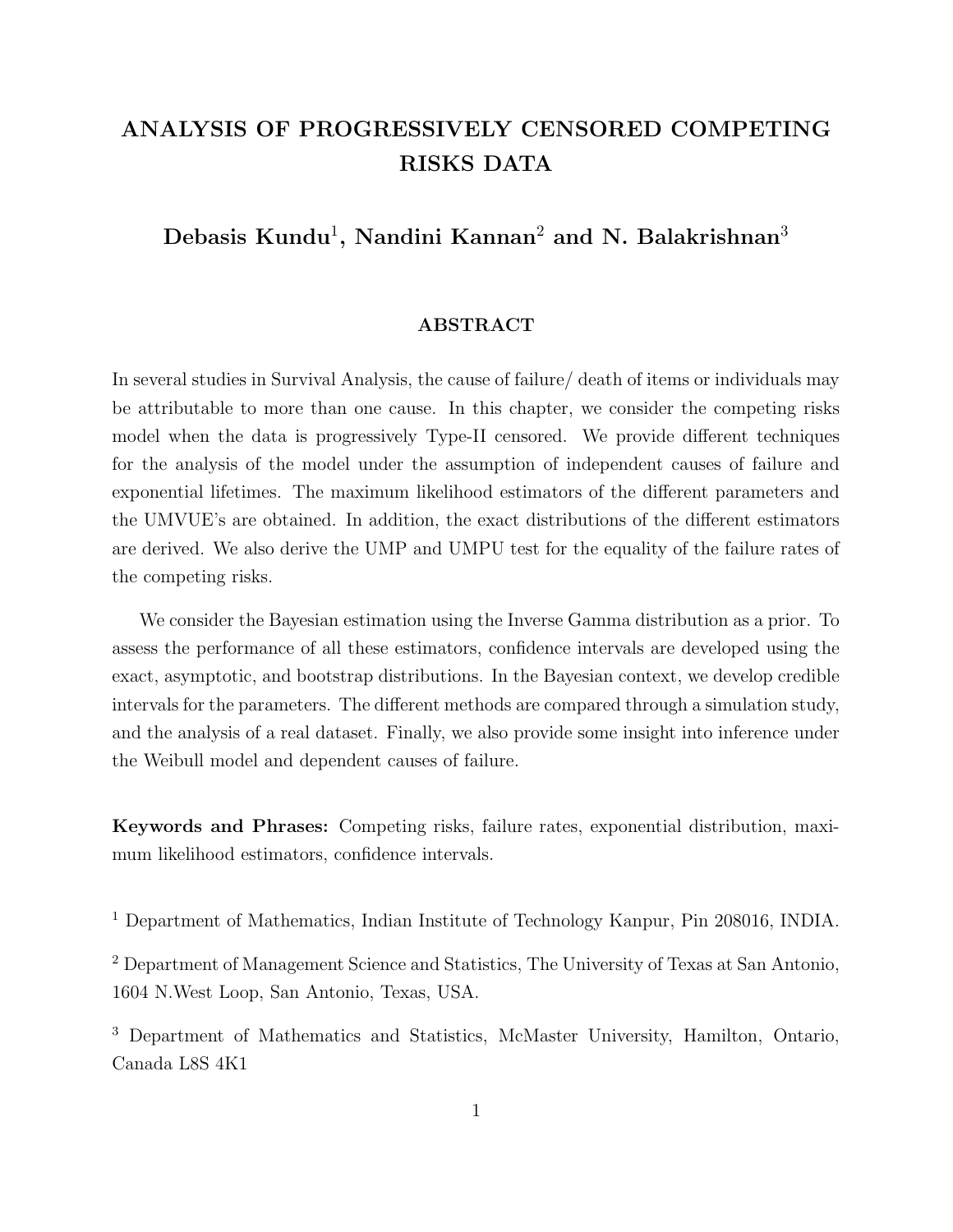#### 1. INTRODUCTION

In medical studies or in the analysis of reliability data, the failure of individuals or items may be attributable to more than one cause or factor. These "risk factors" in some sense compete for the failure of the experimental unit. Consider the example of Hoel (1972), based on a laboratory experiment in which mice were given a dose of radiation at 6 weeks of age. The causes of death were recorded as Thymic Lymphoma, Reticulum Cell Sarcoma, or other. Another example is from a study of breast cancer patients (Boag 1949), where the cause of death was recorded as "cancer" or "other'. There are numerous examples in reliability experiments, where items may fail due to one of several causes. In traditional analyses of these datasets, the researcher is primarily interested in the distribution of lifetimes under one specific cause of failure, say cancer, and all other causes are combined and treated as censored data.

In recent years, however, models have been developed to assess the lifetimes of a specific risk in the presence of other competing risk factors. The data for these "competing risk models" consist of the failure time and an indicator variable denoting the specific cause of failure of the individual or item. The causes of failure may be assumed to be independent or dependent. In most situations, the analysis of competing risk data assumes independent causes of failure. Even though the assumption of dependence may be more realistic, there is some concern about the identifiability of the underlying model. Kalbfleisch and Prentice (1980), Crowder (2001) and several other authors have argued that without information on covariates, it is not possible using data to test the assumption of independent failure times. See Crowder (2001) and the monograph by David and Moeschberger (1978) for an exhaustive treatment of different competing risks models.

In this chapter, we will develop inference for the competing risk model under a very general censoring scheme. Censoring is inevitable in life-testing and reliability studies because the experimenter is unable to obtain complete information on lifetimes for all individuals. For example, patients in a clinical trial may withdraw from the study, or the study may have to be terminated at a pre-fixed timepoint. In industrial experiments, units may break accidentally. In many situations, however, the removal of units prior to failure is pre-planned in order to provide savings in terms of time and cost associated with testing.

The two most common censoring schemes are termed Type-I and Type-II censoring.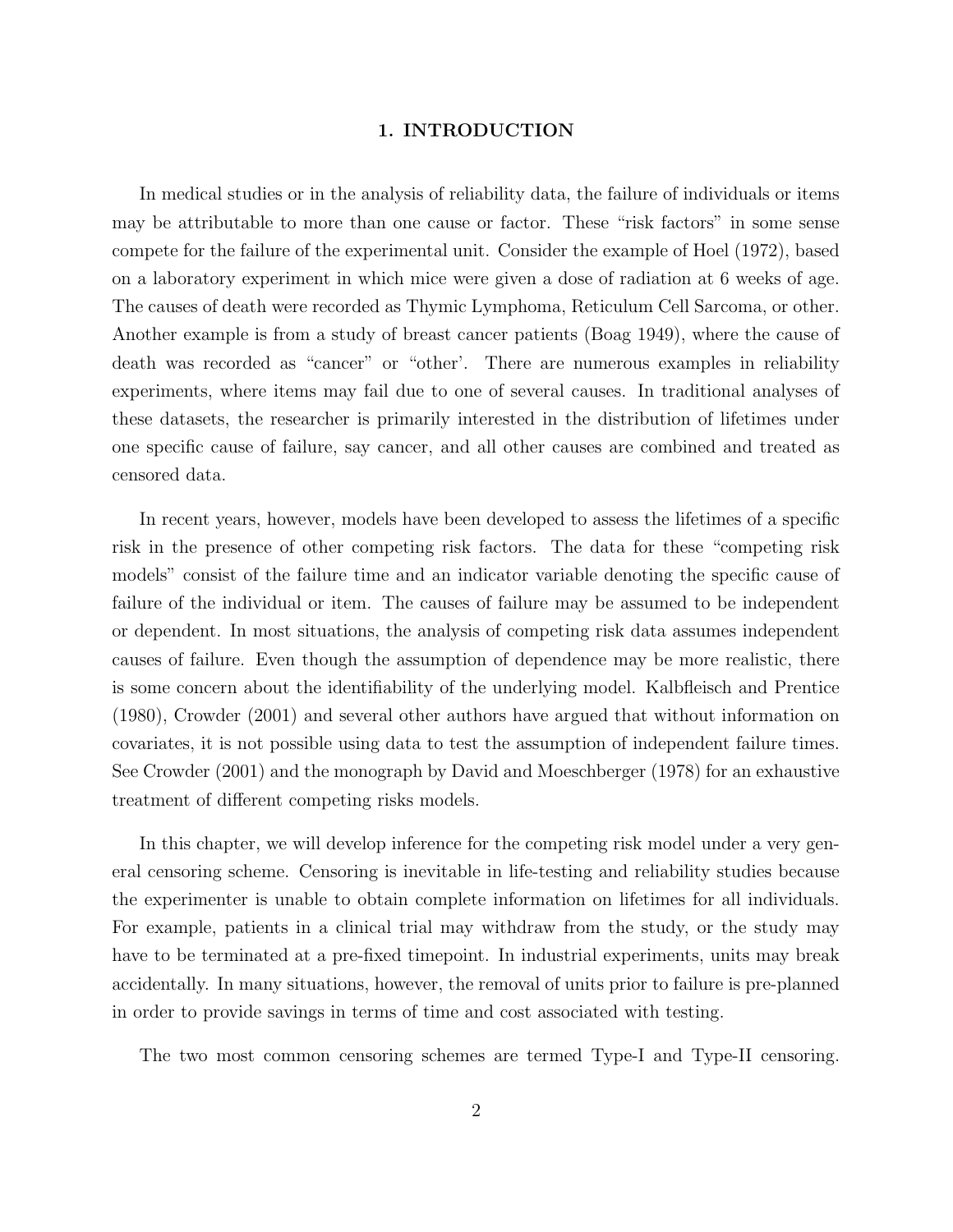Consider *n* individuals under observation in a clinical study. In the conventional Type-I censoring scheme, the experiment continues upto a prespecified time T. Failures (deaths) that occur after T are not observed. The termination point T of the experiment is assumed to be independent of the failure times. By contrast, the conventional Type-II censoring scheme requires the experiment to continue until a prespecified number of failures  $m \leq n$  occur. In this scenario, only the smallest lifetimes are observed. In Type-I censoring, the number of failures observed is random and the endpoint of the experiment is fixed, whereas in Type-II censoring the endpoint is random, while the number of failures observed is fixed. There have been numerous articles and books in the reliability and survival analysis literature, dealing with inference under Type-I and Type-II censoring for different parametric families of distributions.

One of the drawbacks to these conventional Type-I and Type-II censoring schemes outlined above is that they do not allow for removal of units at points other than the terminal point of the experiment. Cohen (1963, 1966) was one of the earliest to study a more general censoring scheme: Fix m censoring times  $T_1, \ldots T_m$ . At time  $T_i$ , remove  $R_i$  of the remaining units randomly. The experiment terminates at time  $T_m$  with  $R_m$  units still surviving. This is referred to as Progressive Type-I right censoring. Cohen (1963) discussed the estimation of parameters under this scheme for the parameters of the normal distribution.

In this chapter, we consider competing risk data under progressive Type-II censoring. The censoring scheme is defined as follows: Consider  $n$  individuals in a study and assume that there are  $K$  causes of failure which are known. At the time of each failure, one or more surviving units may be removed from the study at random. The data from a progressively Type-II censored sample is as follows:

$$
(X_{1:m:n}, \delta_1, R_1), \ldots, (X_{m:m:n}, \delta_m, R_m),
$$

where  $X_{1:m:n} < \ldots < X_{m:m:n}$  denote the m observed failure times,  $\delta_1, \ldots, \delta_m$  denote the causes of failure, and  $R_1, \ldots, R_m$  denote the number of units removed from the study at the failure times  $X_{1:m:n}, \ldots, X_{m:m:n}$ . Note that the complete and Type-II right censored samples are special cases of the above scheme when  $R_1 = R_2 = \ldots = R_m = 0$ , and  $R_1 = R_2 = \ldots =$  $R_{m-1} = 0, R_m = n - m$ , respectively. For an exhaustive list of references and further details on progressive censoring, the reader may refer to the book by Balakrishnan and Aggarwala  $(2000).$ 

The main focus of this chapter is the analysis of the competing risk model when the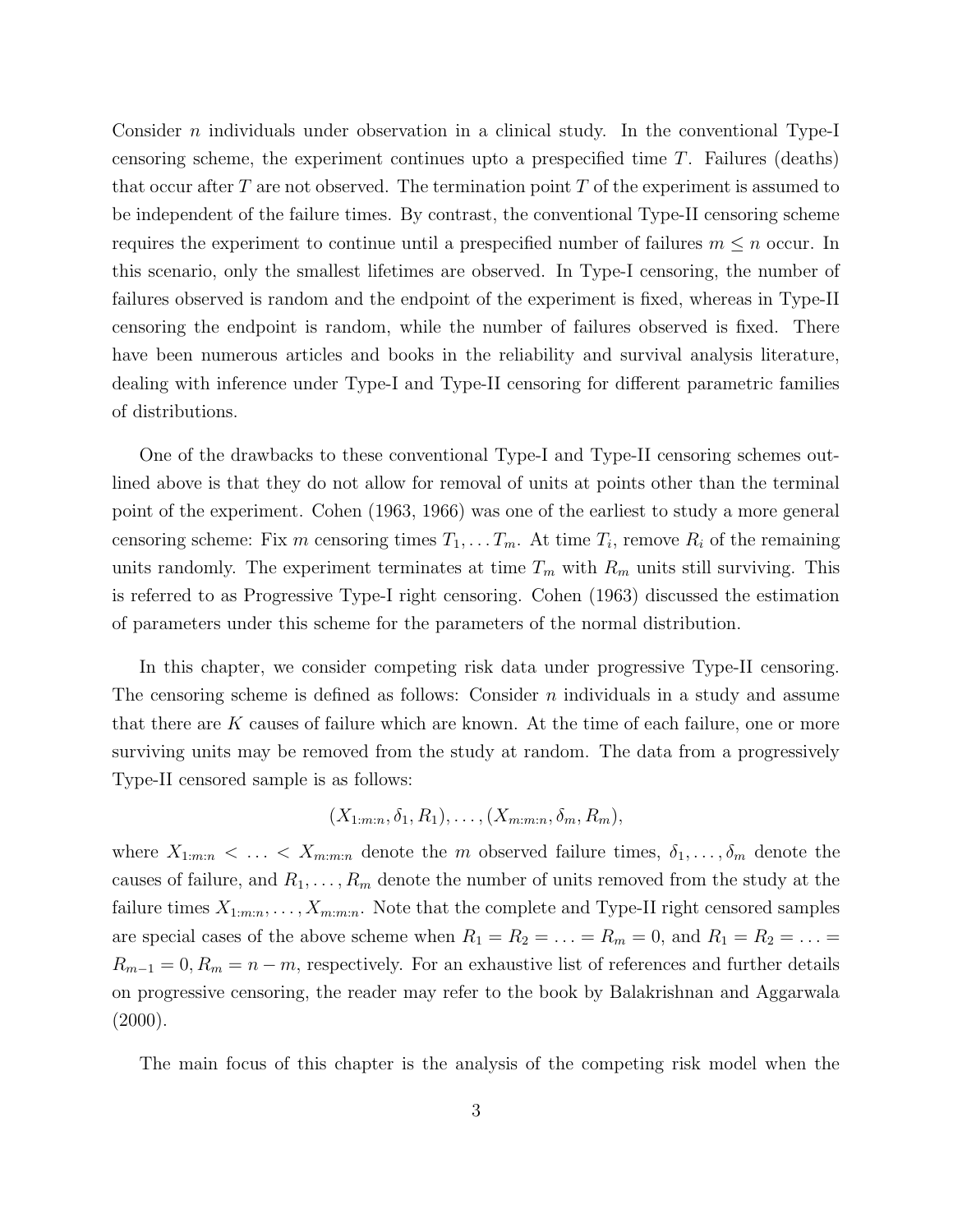data are progressively Type-II censored. In addition, we will assume the lifetimes under the competing risks have independent exponential distributions. We derive the maximum likelihood estimators (MLE) and uniformly minimum variance unbiased estimators (UMVUE) of the hazard rates. We also show that the MLE's and UMVUE's of the mean lifetime of the different causes may not always exist. We, therefore, propose the use of conditional MLE's of the mean lifetimes. The exact distributions of the MLE's and conditional MLE's are obtained, leading to the construction of confidence intervals for the different parameters. Bayes estimators and the corresponding credible regions of the different parameters using inverted gamma priors are also obtained.

The organization of the chapter is as follows. In Section 2, we describe the model and present the definitions and notation used throughout the chapter. The estimation of the different parameters are considered in Section 3, and their distributions are derived in Section 4. Bayesian analysis of the competing risk model is provided in Section 5. Results of a simulation study comparing the coverage probabilities and lengths of the different confidence and credible intervals are provided in Section 6. We illustrate the performance of these different techniques in Section 7 using a real dataset. Section 8 discusses some extensions and generalization of our results. Finally, some conclusions are drawn in Section 9.

## 2. MODEL: DESCRIPTION AND NOTATION

Without loss of generality, we assume that there are only two independent causes of failure. All the methods presented in this chapter may be easily extended to the case of  $K > 2$ . We introduce the following notation: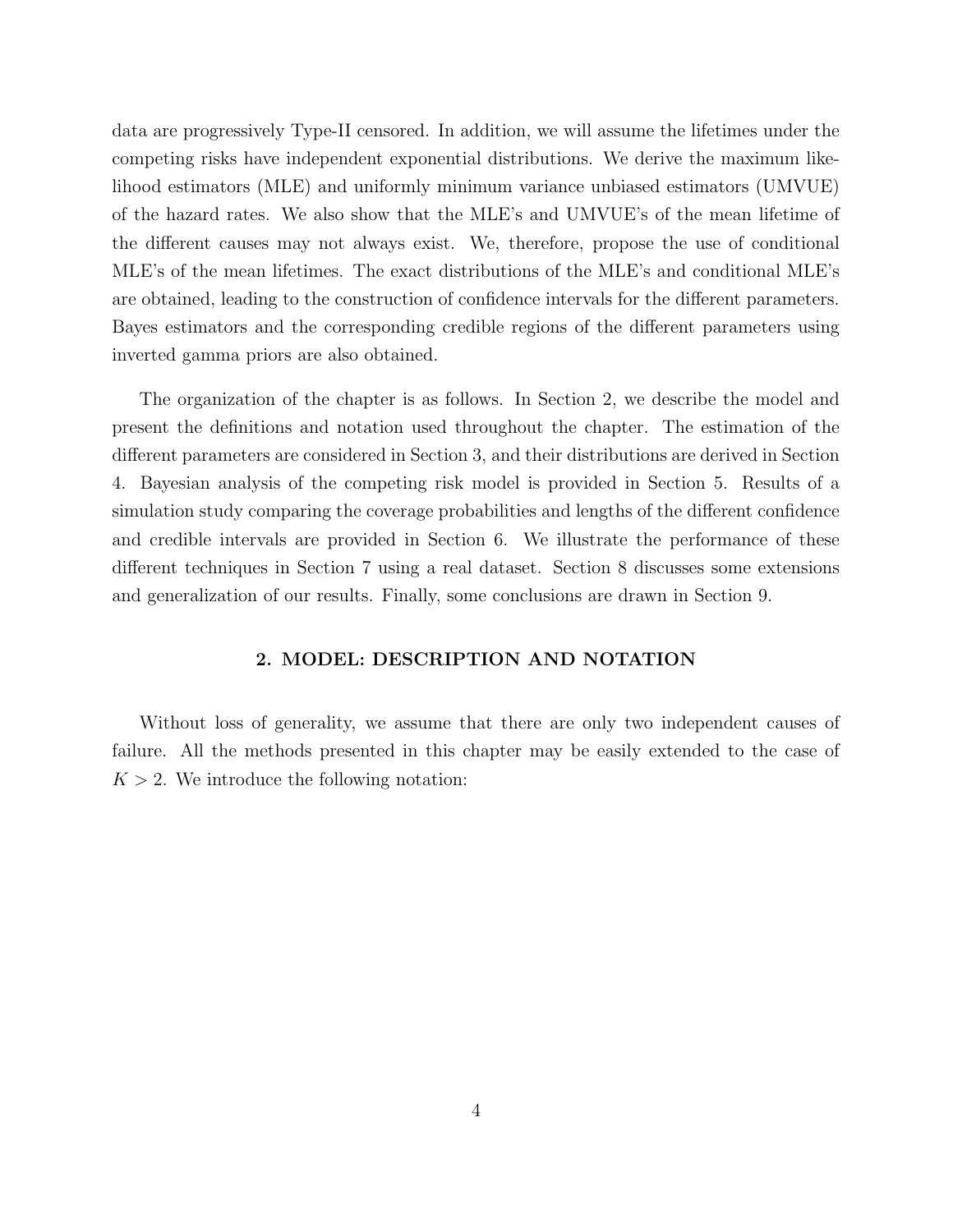$X_{ii}$ : : lifetime of the  $i^{th}$  individual under cause  $j, j = 1, 2$ 

- $F(.)$ : Cumulative distribution function of  $X_i$
- $F_j(.)$ : cumulative distribution function of  $X_{ji}$

$$
\overline{F}_j(.)
$$
: survival function of  $X_{ji}$ ,  $\overline{F}_j(.) = 1 - F_j(.)$ 

 $\delta_i$ :  $:$  indicator variable denoting the cause of failure of the  $i<sup>th</sup>$  individual

m: the number of complete failures observed before termination

 $x_{i:m:n}$ :  $i^{th}$  observed failure time,  $i = 1, \ldots, m$ 

 $R_i$ : : number of units removed at the time of the  $i^{th}$  failure,  $R_i \geq 0, R_1 + ... R_m + m = n$  $I_i$ :  $= \{x_{i:m:n}; \delta_i = j\}, \ j = 1, 2$ 

$$
|I_j|: \qquad \text{cardinality of } I_j \text{: we assume } |I_j| = n_j
$$

| $\text{gamma}(\alpha, \lambda)$ : | denotes the gamma random variable with density function                                 |
|-----------------------------------|-----------------------------------------------------------------------------------------|
|                                   | $\frac{\lambda^{\alpha}}{\Gamma(\alpha)} x^{\alpha-1} e^{-\lambda x}$                   |
| Igamma $(\alpha, \lambda)$ :      | denotes the inverted gamma random variable with density function                        |
|                                   | $\frac{\lambda^{\alpha}}{\Gamma(\alpha)} \frac{1}{x^{\alpha+1}} e^{-\frac{\lambda}{x}}$ |
| $\exp(\lambda)$ :                 | denotes the exponential random variable with density function $\lambda e^{-\lambda x}$  |
| $\operatorname{Bin}(N, p)$ :      | denotes the binomial random variable with probability                                   |
|                                   | mass function $\binom{N}{i} p^i (1-p)^{N-i}$ .                                          |

We assume that  $(X_{1i}, X_{2i}), i = 1, \ldots, n$ , are *n* independent, identically distributed  $(i.i.d.)$ exponential random variables. Further,  $X_{1i}$  and  $X_{2i}$  are independent for all  $i = 1, \ldots n$  and  $X_i = \min\{X_{1i}, X_{2i}\}.$  We observe the sample

$$
(X_{1:m:n}, \delta_1, R_1), \dots, (X_{m:m:n}, \delta_m, R_m)
$$
\n(2.1)

assuming all the causes of failure are known. If some of the causes are unknown, we denote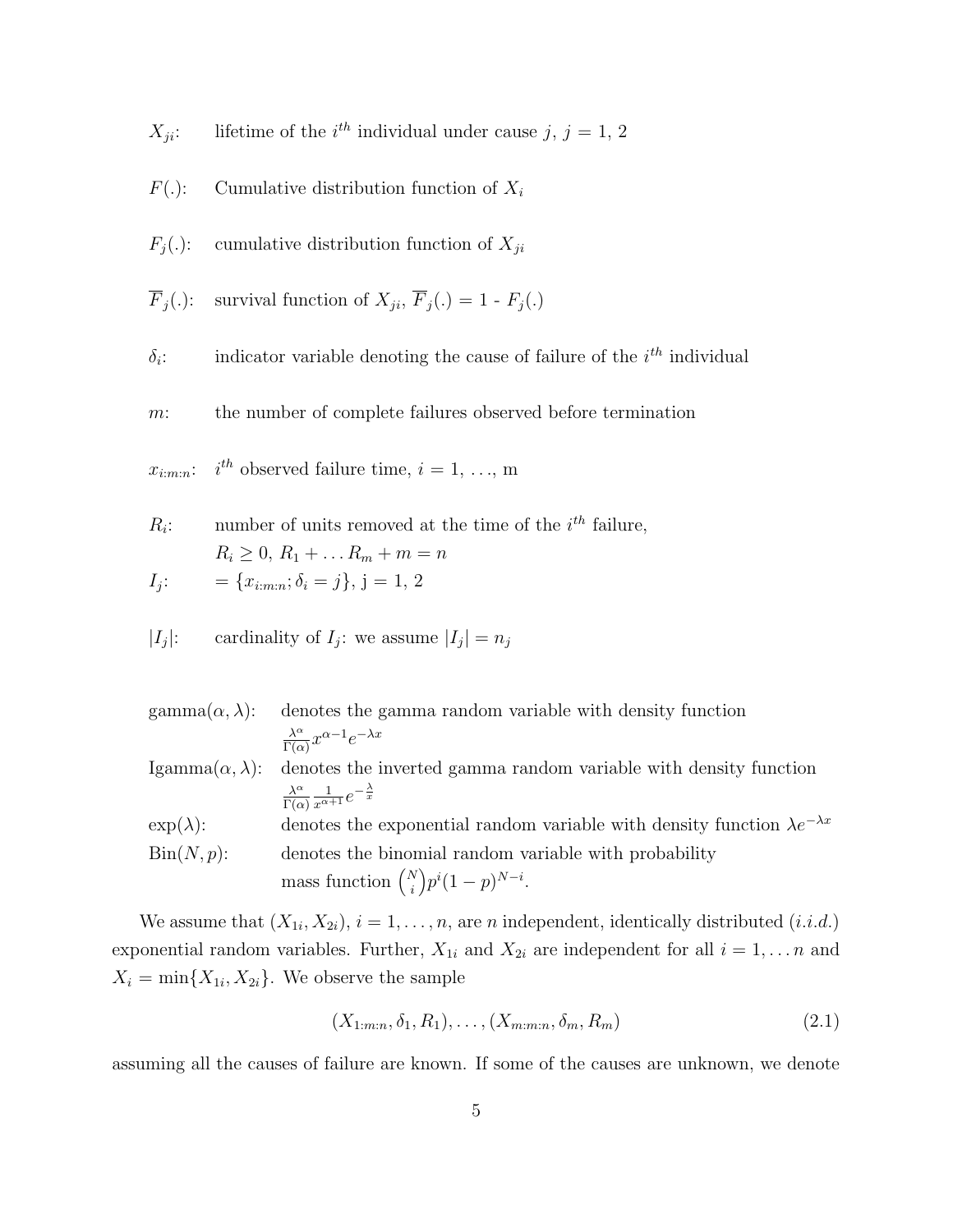them with a '\*'. Under that setup, the observations are denoted as follows:

$$
(X_{1:m:n}, \delta_1, R_1), \ldots, (X_{i_1-1:m:n}, \delta_{i_1-1}, R_{i_1-1})(X_{i_1:m:n}, *, R_{i_1}),
$$
  

$$
(X_{i_1+1:m:n}, \delta_{i_1+1}, R_{i_1+1}) \ldots, (X_{i_k-1:m:n}, \delta_{i_k-1}, R_{i_k-1}), (X_{i_k:m:n}, *, R_{i_k}),
$$
  

$$
(X_{i_k+1:m:n}, \delta_{i_k+1}, R_{i_k+1}) \ldots, (X_{m:m:n}, \delta_m, R_m).
$$

(2.2)

The  $i_1^{th}, \ldots, i_k^{th}$  causes of failure are unknown. We also assume that k, the total number of unknown causes of failure, is fixed.

#### 3. ESTIMATION

We assume that the  $X_{ji}$ 's are exponential random variables with parameters  $\lambda_j$  for  $i =$  $1, \ldots, n$  and for  $j = 1, 2$ . The distribution function  $F_j(.)$  of  $X_{ji}$  has the following form:

$$
F_j(t) = 1 - e^{-\lambda_j t} \tag{3.1}
$$

for  $j = 1$  and 2. Since the minimum of 2 independent exponential random variables is also distributed as an exponential, the likelihood function of the observed data (2.1) is

$$
L(\lambda_1, \lambda_2) = n(n - R_1 - 1) \dots (n - R_1 - \dots - R_{m-1} - m + 1) \times (\lambda_1 + \lambda_2)^m e^{-(\lambda_1 + \lambda_2) \sum_{i=1}^m (R_i + 1) x_{i:m:n}} \left(\frac{\lambda_1}{\lambda_1 + \lambda_2}\right)^{n_1} \left(\frac{\lambda_2}{\lambda_1 + \lambda_2}\right)^{n_2}.
$$
\n(3.2)

Here,  $n_1$  and  $n_2$  are the number of failures due to cause 1 and cause 2, respectively. Taking the logarithm of (3.2), and equating the partial derivatives to zero, we obtain the maximum likelihood estimators (MLE's) of  $\lambda_1$  and  $\lambda_2$  as

$$
\hat{\lambda}_1 = \frac{n_1}{\sum_{i=1}^m (R_i + 1)X_{i:m:n}} \quad \text{and} \quad \hat{\lambda}_2 = \frac{n_2}{\sum_{i=1}^m (R_i + 1)X_{i:m:n}} = \frac{m}{Z} - \hat{\lambda}_1,\tag{3.3}
$$

where  $Z = \sum_{i=1}^{m} (R_i + 1)X_{i:m:n}$  denotes the total time on test. We will suppress the use of the subscript m in  $X_{i:m:n}$  for the rest of the chapter without causing any confusion.

From the likelihood function (3.2), it is immediate that  $(n_1, \sum_{i=1}^{m} (R_i + 1)X_{i:n})$  is a jointly complete sufficient statistic for  $(\lambda_1, \lambda_2)$ . By Lehmann-Scheffe Theorem, to construct the UMVUE's of  $\lambda_1$  and  $\lambda_2$ , it is sufficient to find unbiased estimators that are functions of  $n_1$ and  $\sum_{i=1}^{m} (R_i + 1)X_{i:n}$ .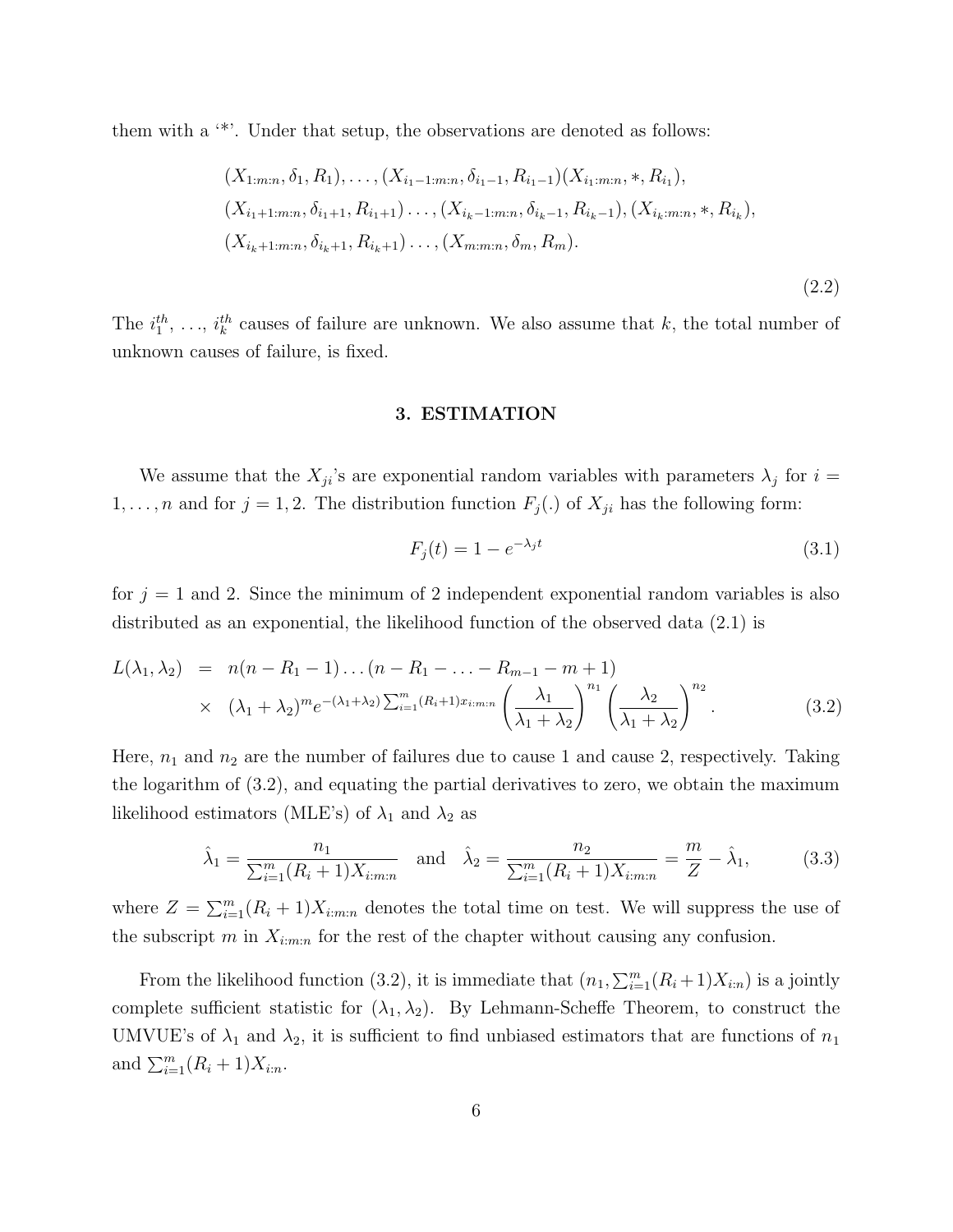To construct the UMVUE's, we consider the following transformation (see Balakrishnan and Aggarwala (2000)):

$$
Z_1 = nX_{1:n}
$$
  
\n
$$
Z_2 = (n - R_1 - 1)(X_{2:n} - X_{1:n})
$$
  
\n
$$
\vdots \qquad \vdots
$$
  
\n
$$
Z_m = (n - R_1 - \ldots - R_{m-1} - m + 1)(X_{m:n} - X_{m-1:n})
$$
  
\n(3.4)

The  $Z_i$ 's are called the spacings. It can be easily seen (Balakrishnan and Aggarwala  $(2000)$ ) that  $Z_i$ 's are *i.i.d.*  $\exp(\lambda_1 + \lambda_2)$  random variables. Therefore,  $\sum_{i=1}^m (R_i + 1)X_{i:n} = \sum_{i=1}^m Z_i$  is distributed as a gamma  $(m, \lambda_1 + \lambda_2)$  random variable. Since  $n_1$  is a  $Bin(m, \frac{\lambda_1}{\lambda_1 + \lambda_2})$ ), and  $n_1$ is independent of  $\sum_{i=1}^{m} (R_i + 1)X_{i:n}$ , we have for  $m > 1$ 

$$
E\left(\hat{\lambda}_1\right) = \frac{m\lambda_1}{\lambda_1 + \lambda_2} \times \frac{\lambda_1 + \lambda_2}{m - 1} = \frac{m}{m - 1} \times \lambda_1\tag{3.5}
$$

and

$$
E\left(\hat{\lambda}_2\right) = \frac{m\lambda_2}{\lambda_1 + \lambda_2} \times \frac{\lambda_1 + \lambda_2}{m - 1} = \frac{m}{m - 1} \times \lambda_2.
$$
 (3.6)

Simple calculation yields for  $m > 2$ ,

$$
V\left(\hat{\lambda}_1\right) = \frac{\lambda_1 m}{m-1} \left[ \frac{(m-1)\lambda_2 + m\lambda_1}{(m-1)(m-2)} \right],\tag{3.7}
$$

$$
V\left(\hat{\lambda}_2\right) = \frac{\lambda_2 m}{m-1} \left[ \frac{(m-1)\lambda_1 + m\lambda_2}{(m-1)(m-2)} \right] \tag{3.8}
$$

and

$$
Cov\left(\hat{\lambda}_1, \hat{\lambda}_2\right) = -\frac{m\lambda_1\lambda_2}{(m-1)^2(m-2)}.
$$
\n(3.9)

From (3.5) and (3.6), it follows immediately that the UMVUE's of  $\lambda_1$  and  $\lambda_2$  are given by

$$
\tilde{\lambda}_1 = \frac{m-1}{m} \hat{\lambda}_1
$$
 and  $\tilde{\lambda}_2 = \frac{m-1}{m} \hat{\lambda}_2$ .

The variance and covariance of the estimators are given by

$$
V\left(\tilde{\lambda}_1\right) = \lambda_1 \frac{m-1}{m} \left[ \frac{(m-1)\lambda_2 + m\lambda_1}{(m-1)(m-2)} \right],\tag{3.10}
$$

$$
V\left(\tilde{\lambda}_2\right) = \lambda_2 \frac{m-1}{m} \left[ \frac{(m-1)\lambda_1 + m\lambda_2}{(m-1)(m-2)} \right],\tag{3.11}
$$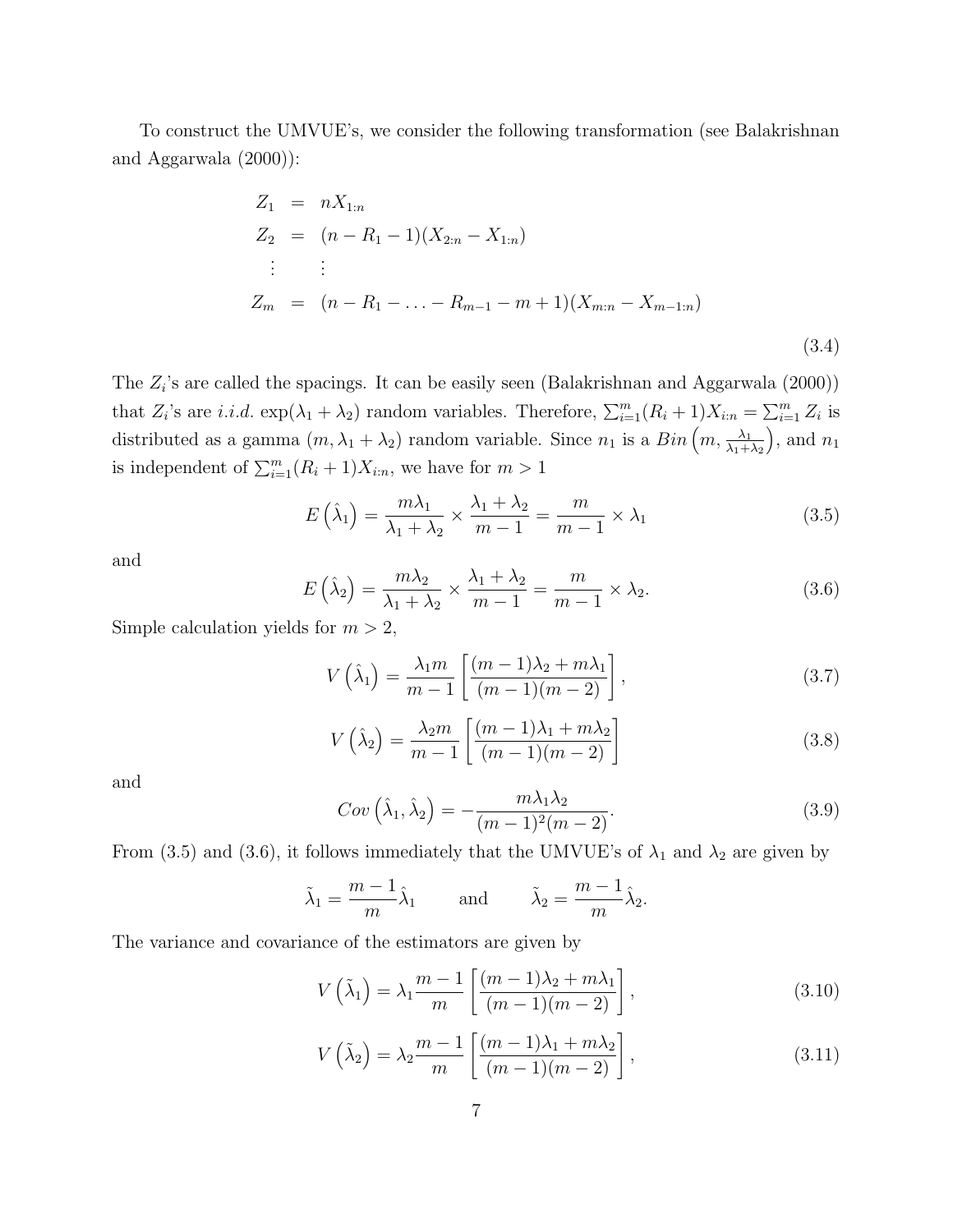and

$$
Cov\left(\tilde{\lambda}_1, \tilde{\lambda}_2\right) = -\frac{\lambda_1 \lambda_2}{m(m-2)}.
$$
\n(3.12)

Note that the estimators are always negatively correlated which is evident from (3.3) as well. To estimate the survival function or the cumulative distribution function, we can use the invariance property of the MLEs. For example, the estimated survival functions due to cause 1 and cause 2 are given by

$$
\hat{F}_1(t) = e^{-\hat{\lambda}_1 t}
$$
 and  $\hat{F}_2(t) = e^{-\hat{\lambda}_2 t}$ ,

respectively.

Another parameter of interest in survival analysis is the relative risk rate due to a particular cause (say, cause 1). The relative risk is defined as

$$
\pi = P\left[X_{1i} < X_{2i}\right] = \int_0^\infty \lambda_1 e^{-\lambda_1 x} e^{-\lambda_2 x} dx = \frac{\lambda_1}{\lambda_1 + \lambda_2}.
$$

Once again, using the invariance property, the MLE of the relative risk is given by

$$
\hat{\pi} = \frac{\hat{\lambda}_1}{\hat{\lambda}_1 + \hat{\lambda}_2} = \frac{n_1}{m}.
$$

For the exponential distribution in (3.1),  $\lambda_1$ ,  $\lambda_2$  represent the hazard rates, and  $\theta_1 = \frac{1}{\lambda_1}$  $\frac{1}{\lambda_1}$  $\theta_2=\frac{1}{\lambda_2}$  $\frac{1}{\lambda_2}$  represent the mean lifetime due to cause 1 and cause 2, respectively. Although the MLE's and UMVUE's of  $\lambda_1$  and  $\lambda_2$  always exist, the UMVUE's of  $\theta_1$  and  $\theta_2$  do not exist. The MLE's of  $\theta_1$  ( $\theta_2$ ) do not exist if  $n_1 = 0$  ( $n_2 = 0$ ). We may then define the conditional MLE's of  $\theta_1$  ( $\theta_2$ ) if  $n_1 > 0$  ( $n_2 > 0$ ) as follows:

$$
\hat{\theta}_1 = \frac{\sum_{i=1}^m (R_i + 1)X_{i:n}}{n_1} \quad \text{if} \quad n_1 > 0 \quad \text{and} \quad \hat{\theta}_2 = \frac{\sum_{i=1}^m (R_i + 1)X_{i:n}}{n_2} \quad \text{if} \quad n_2 > 0. \tag{3.13}
$$

Using the forms of the estimators given above, we will now derive the exact distribution of  $\hat{\lambda}_1$ ,  $\hat{\lambda}_2$ ,  $\hat{\theta}_1$  and  $\hat{\theta}_2$ . These distributions will naturally be useful in constructing confidence intervals. The cumulative distribution function of  $\hat{\lambda}_1$  is given by

$$
F_{\hat{\lambda}_1}(x) = P\left[\hat{\lambda}_1 \le x\right] = P\left[\sum_{i=1}^m Z_i \ge \frac{n_1}{x}\right] = \sum_{j=1}^m P\left[\sum_{i=1}^m Z_i \ge \frac{n_1}{x}|n_1 = j\right] P(n_1 = j)
$$
  
\n
$$
= \sum_{j=1}^m {m \choose j} \left(\frac{\lambda_1}{\lambda_1 + \lambda_2}\right)^j \left(\frac{\lambda_2}{\lambda_1 + \lambda_2}\right)^{m-j} \times P\left[\sum_{i=1}^m Z_i \ge \frac{j}{x}\right]
$$
  
\n
$$
= \sum_{j=1}^m \sum_{i=0}^{m-1} {m \choose j} \left(\frac{\lambda_1}{\lambda_1 + \lambda_2}\right)^j \left(\frac{\lambda_2}{\lambda_1 + \lambda_2}\right)^{m-j} \frac{e^{-(\lambda_1 + \lambda_2)\frac{j}{x}}(\lambda_1 + \lambda_2)^i \left(\frac{j}{x}\right)^i}{i!}.
$$
 (3.14)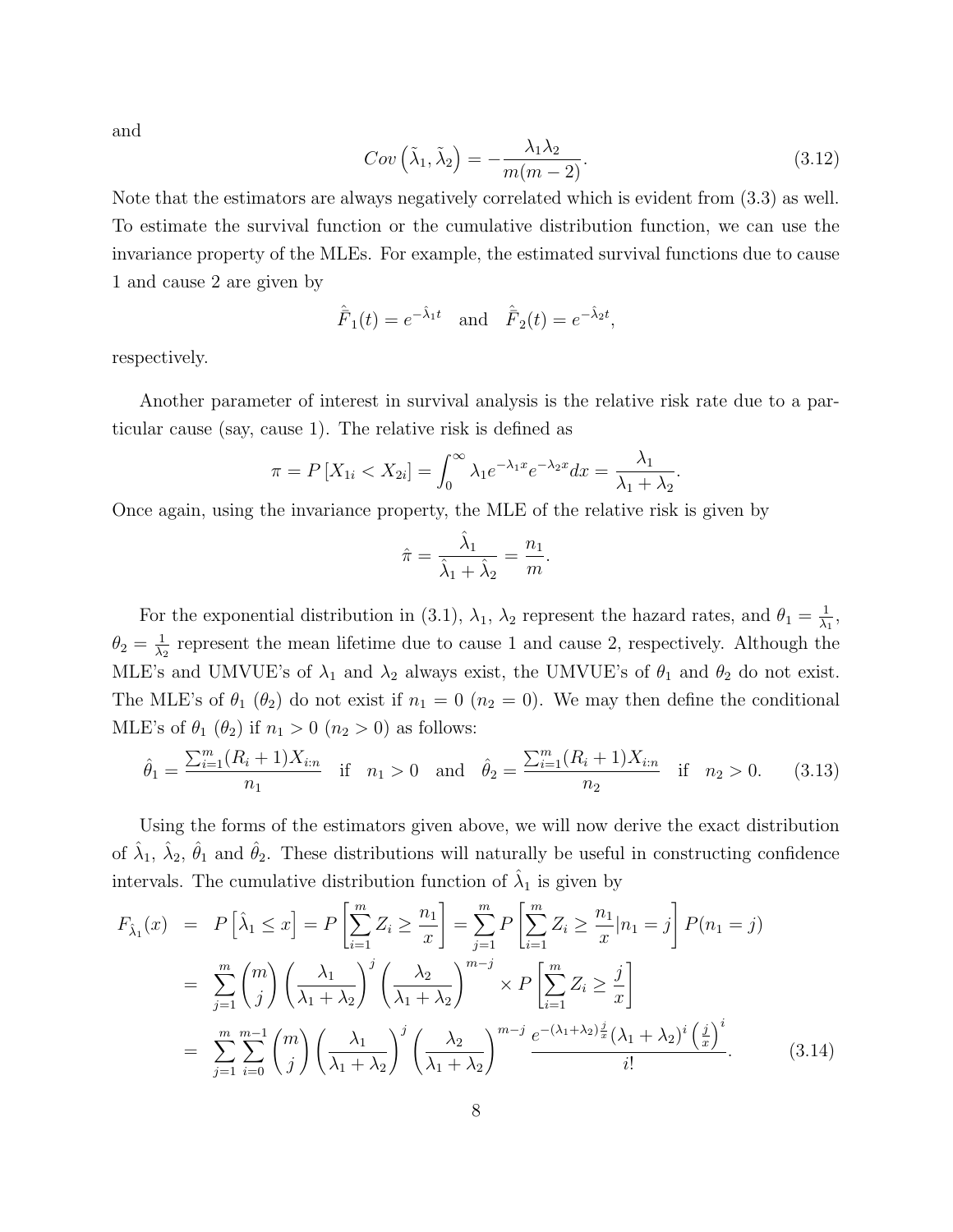Note that the distribution function of  $\hat{\lambda}_1$  is a mixture of a discrete and a continuous distribution. We have

$$
P(\hat{\lambda}_1 = 0) = P(n_1 = 0) = \left(\frac{\lambda_2}{\lambda_1 + \lambda_2}\right)^m.
$$

For  $x > 0$ , the density function is given by

$$
f_{\hat{\lambda}_1}(x) = \sum_{j=1}^m g_j(x) \binom{m}{j} \left(\frac{\lambda_1}{\lambda_1 + \lambda_2}\right)^j \left(\frac{\lambda_2}{\lambda_1 + \lambda_2}\right)^{m-j},\tag{3.15}
$$

where

$$
g_i(x) = \frac{(i(\lambda_1 + \lambda_2))^m}{\Gamma(m)} e^{-\frac{(\lambda_1 + \lambda_2)i}{x}} \frac{1}{x^{m+1}}
$$

is the density function of the inverted gamma random variable  $I(m, i(\lambda_1 + \lambda_2))$ . The distribution of  $\hat{\lambda}_2$  may be obtained in a similar manner as

$$
F_{\hat{\lambda}_2}(x) = P\left[\hat{\lambda}_2 \le x\right] = \sum_{j=1}^m \sum_{i=0}^{m-1} {m \choose j} \left(\frac{\lambda_2}{\lambda_1 + \lambda_2}\right)^j \left(\frac{\lambda_1}{\lambda_1 + \lambda_2}\right)^{m-j} \frac{e^{-(\lambda_1 + \lambda_2)\frac{j}{x}}(\lambda_1 + \lambda_2)^i \left(\frac{j}{x}\right)^i}{i!}.
$$
\n(3.16)

As before,

$$
P(\hat{\lambda}_2 = 0) = P(n_2 = 0) = \left(\frac{\lambda_1}{\lambda_1 + \lambda_2}\right)^m,
$$

and for  $x > 0$  the density function of  $\hat{\lambda}_2$  is given by

$$
f_{\hat{\lambda}_2}(x) = \sum_{j=1}^m g_j(x) {m \choose j} \left(\frac{\lambda_2}{\lambda_1 + \lambda_2}\right)^j \left(\frac{\lambda_1}{\lambda_1 + \lambda_2}\right)^{m-j}.
$$
 (3.17)

We now obtain the distribution function of the conditional MLE of  $\theta_1$  as defined in (3.13). For brevity, we denote it by  $F_{\hat{\theta}_1}(x)$ . We have

$$
F_{\hat{\theta}_1}(x) = P\left[\hat{\theta}_1 \le x | n_1 > 0\right]
$$
  
=  $\sum_{i=1}^m P\left[\hat{\theta}_1 \le x | n_1 = i, n_1 > 0\right] \times P[n_1 = i | n_1 > 0]$   
=  $\sum_{i=1}^m P\left[\sum_{j=1}^m \frac{Z_j}{i} \le x\right] \times p_i$ ,

where

$$
p_i = (1 - q^m)^{-1} \frac{m!}{i!(m - i)!} \left(\frac{\theta_2}{\theta_1 + \theta_2}\right)^i \left(\frac{\theta_1}{\theta_1 + \theta_2}\right)^{m - i}
$$
 and  $q = \frac{\theta_1}{\theta_1 + \theta_2}$ .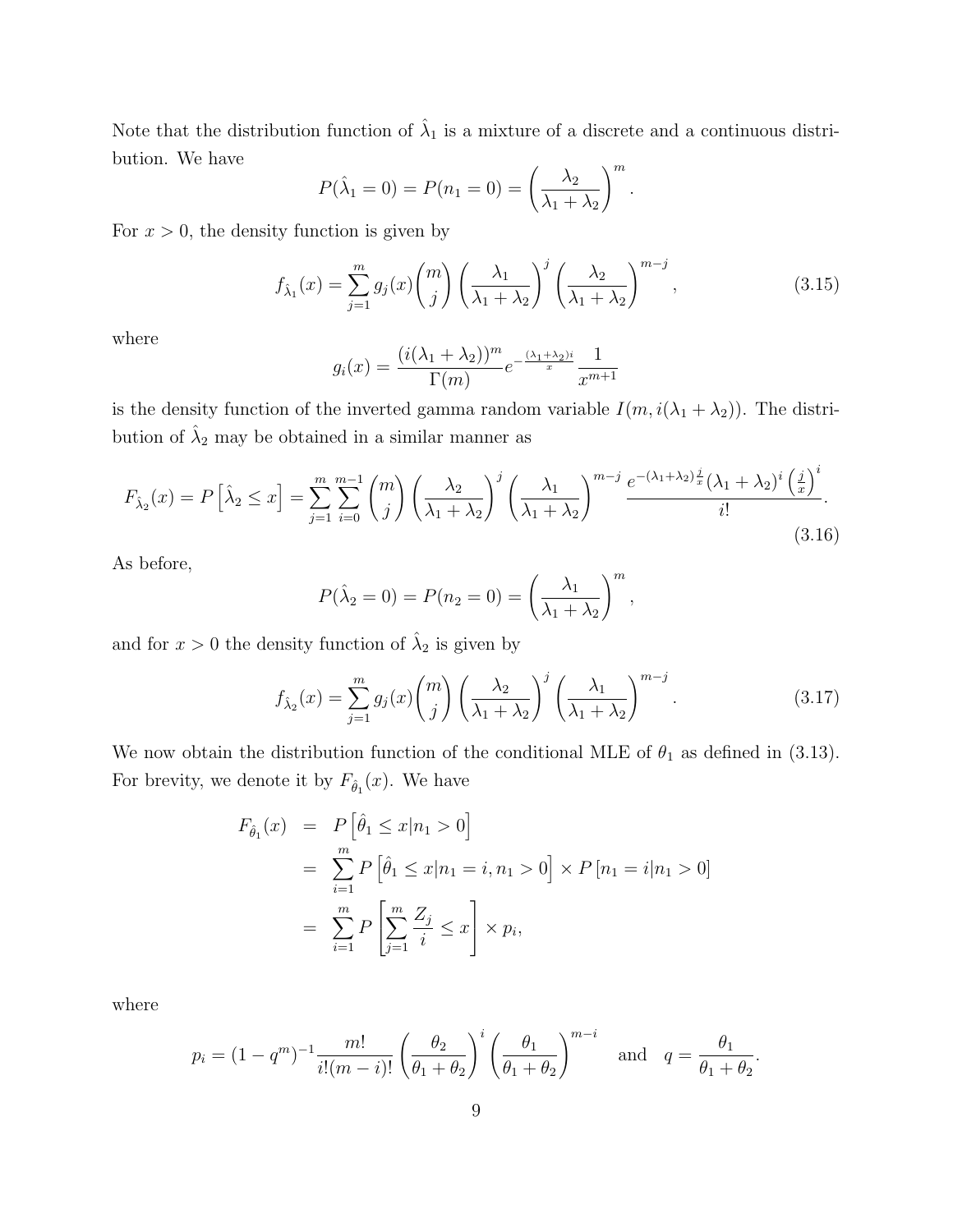Note that  $\frac{Z_j}{i}$  is a gamma  $\left(m, i\left(\frac{1}{\theta_1}\right)\right)$  $\frac{1}{\theta_1}+\frac{1}{\theta_2}$  $\left(\frac{1}{\theta_2}\right)$  random variable. Therefore,

$$
F_{\hat{\theta}_1}(x) = \sum_{i=1}^m \left( 1 - \sum_{j=0}^{m-1} \frac{e^{-\left(\frac{i}{\theta_1} + \frac{i}{\theta_2}\right)x} \left(\frac{i}{\theta_1} + \frac{i}{\theta_2}\right)^j}{j!} \right) \times p_i = \sum_{i=1}^m p_i H_i(x) \text{ (say).}
$$
 (3.18)

Here,  $H_i(x)$  is the distribution function of a gamma  $\left(m, i\left(\frac{1}{\theta_i}\right)\right)$  $\frac{1}{\theta_1}+\frac{1}{\theta_2}$  $\left(\frac{1}{\theta_2}\right)$  random variable. The density function of the conditional MLE of  $\theta_1$  becomes

$$
f_{\hat{\theta}_1}(x) = \sum_{i=1}^{m} p_i h_i(x),
$$
\n(3.19)

where  $h_i(x)$  is the density function of a gamma  $\left(m, i\left(\frac{1}{\theta_i}\right)\right)$  $\frac{1}{\theta_1}+\frac{1}{\theta_2}$  $\left(\frac{1}{\theta_2}\right)$  random variable. Similarly, we obtain the distribution function of the conditional MLE of  $\theta_2$  as

$$
F_{\hat{\theta}_2}(x) = P\left[\hat{\theta}_2 \le x | n_2 > 0\right] = \sum_{i=1}^{m} \tilde{p}_i H_i(x),\tag{3.20}
$$

where

$$
\tilde{p}_i = (1 - \tilde{q}^m)^{-1} \frac{m!}{i!(m-i)!} \left(\frac{\theta_1}{\theta_1 + \theta_2}\right)^i \left(\frac{\theta_2}{\theta_1 + \theta_2}\right)^{m-i} \quad \text{and} \quad \tilde{q} = \frac{\theta_2}{\theta_1 + \theta_2}.
$$

The corresponding density function of the conditional MLE of  $\theta_2$  is

$$
f_{\hat{\theta}_2}(x) = \sum_{i=1}^{m} \tilde{p}_i h_i(x).
$$
 (3.21)

Using (3.19) and (3.21), we may obtain easily the moments of  $\hat{\theta}_1$  and  $\hat{\theta}_2$ . From (3.19), we have

$$
E(\hat{\theta}_1) = \frac{m\theta_1\theta_2}{\theta_1 + \theta_2} \sum_{i=1}^m \frac{p_i}{i} \quad \text{and} \quad E(\hat{\theta}_1^2) = \frac{m(m+1)\theta_1^2\theta_2^2}{(\theta_1 + \theta_2)^2} \sum_{i=1}^m \frac{p_i}{i^2}.
$$
 (3.20)

Similarly, we obtain from (3.21)

$$
E(\hat{\theta}_2) = \frac{m\theta_1\theta_2}{\theta_1 + \theta_2} \sum_{i=1}^m \frac{\tilde{p}_i}{i} \quad \text{and} \quad E(\hat{\theta}_2^2) = \frac{m(m+1)\theta_1^2\theta_2^2}{(\theta_1 + \theta_2)^2} \sum_{i=1}^m \frac{\tilde{p}_i}{i^2}.
$$
 (3.22)

Note that, in the expressions above, the quantities within the summation sign denote the inverse moments of positive binomial random variables. Since exact expressions are not available, we may use tabulated values of positive binomial random variables available in Edwin and Savage (1954). Since the estimators are clearly biased, tabulated values of the biases given by Kundu and Basu (2000) may be used for bias correction.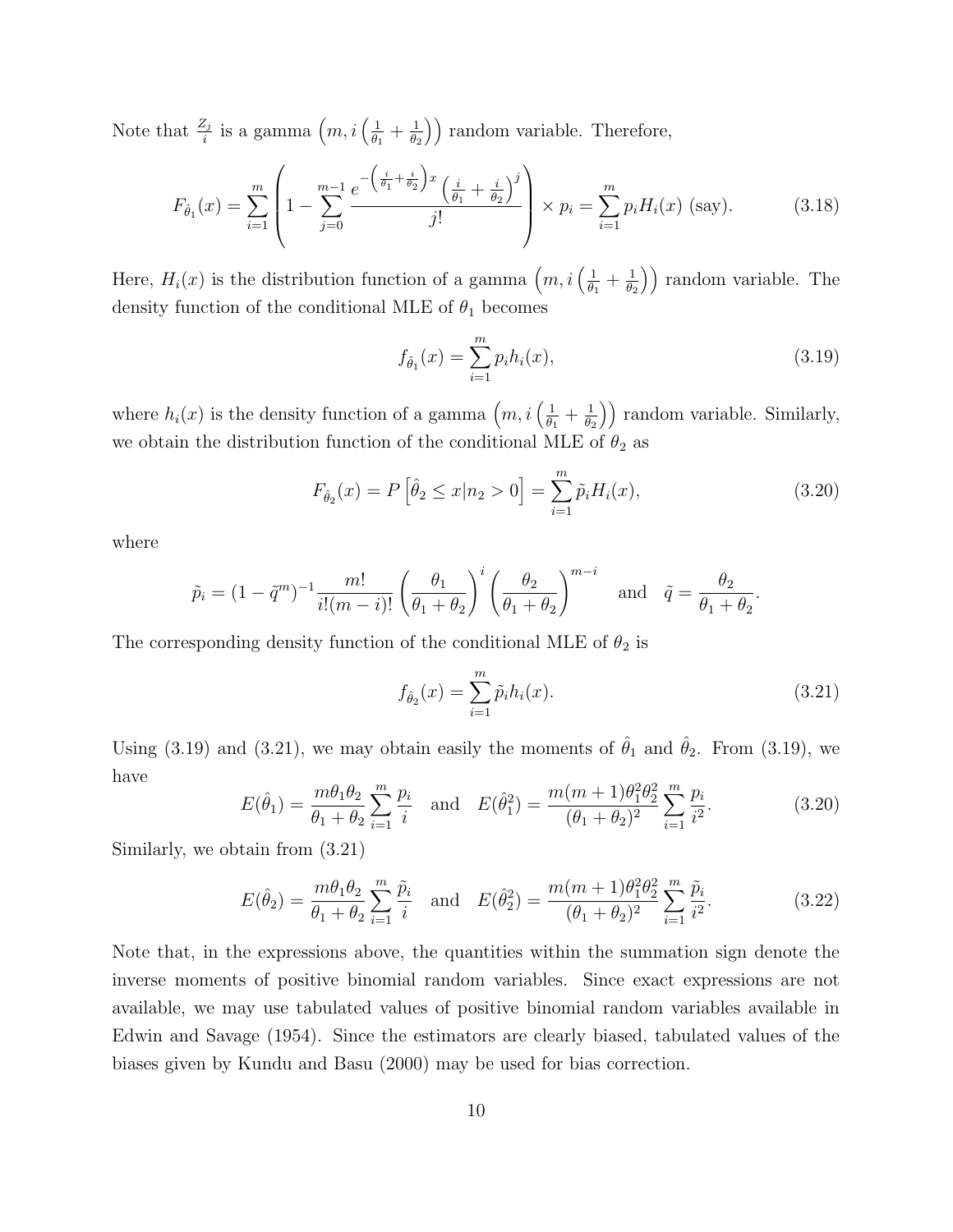In several examples, the investigator may be interested in testing whether the hazard rates (mean lifetimes) of the two causes are identical. For testing  $H_0$ :  $\lambda_1 = \lambda_2$ , we may derive the likelihood ratio test. However, in the case of the competing risks model, the hypothesis  $H_0$  is equivalent to testing whether the proportion of deaths due to the 2 causes are identical. This reduces to a simple test of a binomial proportion  $H_0^* : p = 1/2$ . We may derive UMP or UMPU tests to determine whether there is indeed a difference in the lifetime distributions. For more than two causes of failure, we may derive tests based on the multinomial distribution.

## 4. CONFIDENCE INTERVALS

In this section, we propose four different methods of constructing confidence intervals for  $\lambda_1$ ,  $\lambda_2$ ,  $\theta_1$  and  $\theta_2$ . The first method is based on the exact distributions of the MLE's derived in the previous section. The second method uses the asymptotic distributions of the estimators to obtain confidence intervals of the different parameters of interest. Finally, we construct parametric bootstrap confidence intervals using the percentile method and the bootstrap-t.

#### 4.1 Approximate Confidence Intervals

In this section, we will outline the procedure for constructing approximate confidence intervals for  $\lambda_1$  when  $\lambda_2$  is assumed to be known. A similar construction will generate intervals for the remaining parameters. In order to use this procedure, we need to assume that  $P_{\lambda_1}$   $\left[\hat{\lambda}_1 \geq c\right]$  is monotonically increasing in  $\lambda_1$ . This assumption allows the invertibility of the pivotal quantity. This approach has been used by several authors, including Chen and Bhattacharya (1988), Gupta and Kundu (1998), Kundu and Basu (2000), and Childs et al. (2003).

Let  $c(\lambda)$  be a function such that  $P_{\lambda_1} \left[ \hat{\lambda}_1 \geq c(\lambda_1) \right] = \frac{\alpha}{2}$  $\frac{\alpha}{2}$ . Then, for  $\lambda_1 < \lambda_1$  $\zeta_1$ , we have

$$
P_{\lambda_1'}\left[\hat{\lambda}_1 \ge c(\lambda_1')\right] = P_{\lambda_1}\left[\hat{\lambda}_1 \ge c(\lambda_1)\right] \le P_{\lambda_1'}\left[\hat{\lambda}_1 \ge c(\lambda_1)\right] = \frac{\alpha}{2}.\tag{4.1}
$$

From equation (4.1), we have  $c(\lambda_1) < c(\lambda_1')$ , which implies  $c(\lambda)$  is an increasing function of λ. Therefore,  $c^{-1}(\lambda)$  exists and is also an increasing function of λ. From (4.1), we see that

$$
P_{\lambda_1}\left[c^{-1}(\hat{\lambda}_1) \leq \lambda_1\right] = 1 - \frac{\alpha}{2},
$$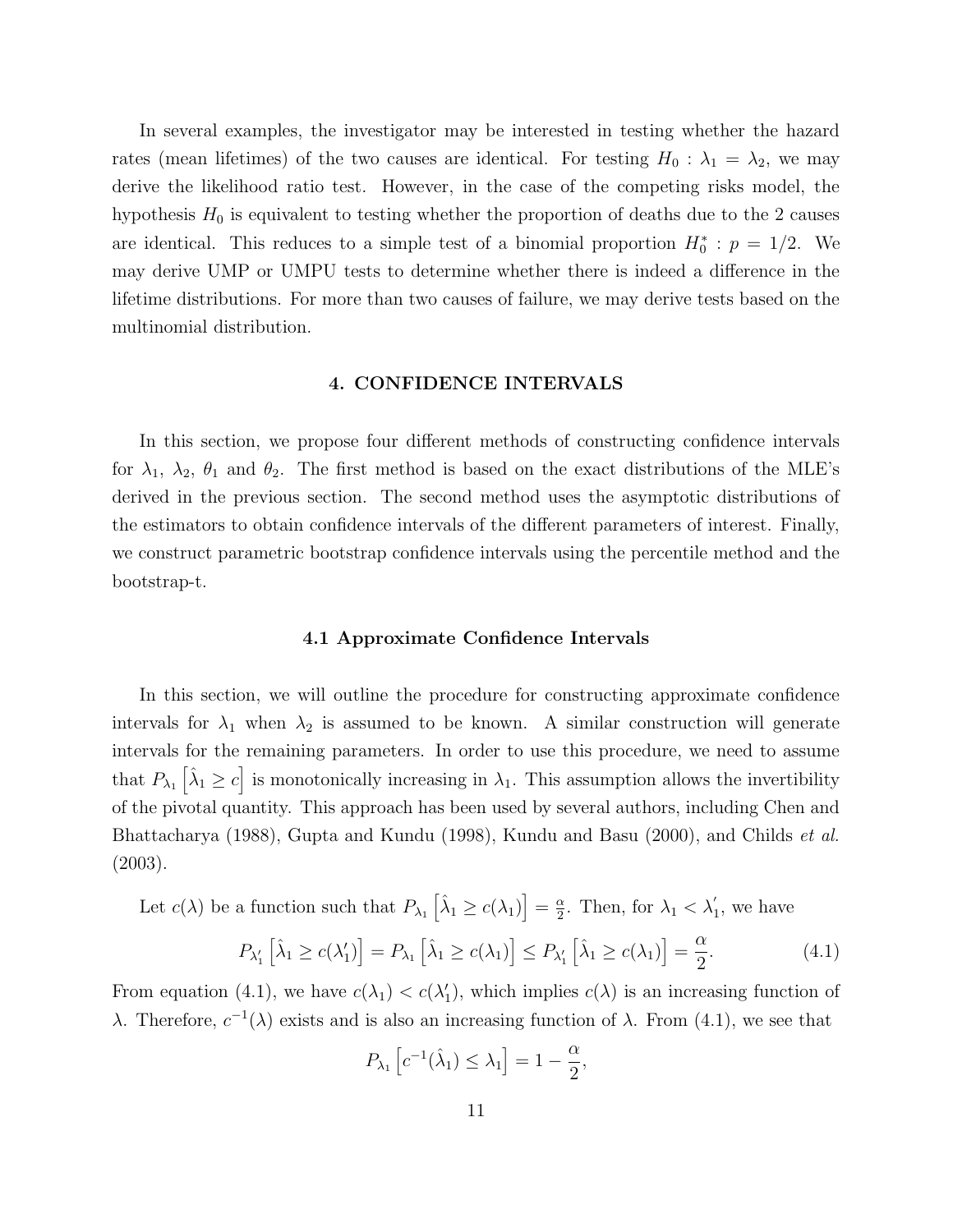and therefore,  $\lambda_L = c^{-1}(\hat{\lambda}_1)$  is the lower bound of the  $100(1-\alpha)\%$  confidence interval of  $\lambda_1$ .

Similarly, we can obtain  $\lambda_U = d^{-1}(\hat{\lambda}_1)$ , where  $d^{-1}(\cdot)$  is the inverse of the function  $d(\cdot)$ obtained as the solution of the equation

$$
P_{\lambda_1} \left[ \hat{\lambda}_1 \le d(\lambda_1) \right] = \frac{\alpha}{2}.
$$

Then,  $(\lambda_L, \lambda_U)$  is a 100(1 –  $\alpha$ )% confidence interval for  $\lambda_1$ . Since it is not possible to obtain closed form expressions of  $c(.)$  and  $d(.)$ , we need to use numerical iterative techniques to compute these limits. Since the confidence interval for  $\lambda_1$  involves  $\lambda_2$ , which is unknown, we replace  $\lambda_2$  by its MLE. To obtain the upper and lower confidence limits, we solve the following two non-linear equations:

$$
1 - \frac{\alpha}{2} = \sum_{j=1}^{m} \sum_{i=0}^{m-1} {m \choose j} \left(\frac{\lambda_L}{\lambda_L + \hat{\lambda}_2}\right)^j \left(\frac{\hat{\lambda}_2}{\lambda_L + \hat{\lambda}_2}\right)^{m-j} \frac{e^{-(\lambda_L + \hat{\lambda}_2)\frac{j}{\hat{\lambda}_1}}(\lambda_L + \hat{\lambda}_2)^i \left(\frac{j}{\hat{\lambda}_1}\right)^i}{i!},\tag{4.2}
$$

$$
\frac{\alpha}{2} = \sum_{j=1}^{m} \sum_{i=0}^{m-1} {m \choose j} \left(\frac{\lambda_U}{\lambda_U + \hat{\lambda}_2}\right)^j \left(\frac{\hat{\lambda}_2}{\lambda_U + \hat{\lambda}_2}\right)^{m-j} \frac{e^{-(\lambda_U + \hat{\lambda}_2)} \frac{i}{\hat{\lambda}_1} (\lambda_U + \hat{\lambda}_2)^i \left(\frac{j}{\hat{\lambda}_1}\right)^i}{i!}.
$$
(4.3)

The procedure outlined above requires the assumption that  $P_{\lambda_1} \left[ \hat{\lambda}_1 \geq c \right]$  is increasing in  $\lambda_1$ . The complicated structure of the function makes it extremely difficult to provide a rigorous proof of this assumption. Numerical studies show that the result is true, and some heuristic justification along the lines of Chen and Bhattacharya (1988) or Kundu and Basu (2000) may be provided.

#### 4.2 Fisher Information Matrix

In this subsection, we present the Fisher Information matrix of  $\lambda_1$  and  $\lambda_2$ . Let  $I(\lambda_1, \lambda_2)$  $= ((I_{ij}(\lambda_1, \lambda_2)), i, j = 1, 2,$  denote the Fisher Information matrix of the parameters  $\lambda_1$  and  $\lambda_2$ , where

$$
I_{ij}(\lambda_1, \lambda_2) = -E\left(\frac{\partial^2 \ln(L(\lambda_1, \lambda_2))}{\partial \lambda_i \partial \lambda_j}\right).
$$

We have

$$
I_{11}(\lambda_1, \lambda_2) = \frac{m}{\lambda_1(\lambda_1 + \lambda_2)},
$$
  
\n
$$
I_{12}(\lambda_1, \lambda_2) = I_{21}(\lambda_1, \lambda_2) = 0,
$$
  
\n
$$
I_{22}(\lambda_1, \lambda_2) = \frac{m}{\lambda_2(\lambda_1 + \lambda_2)}.
$$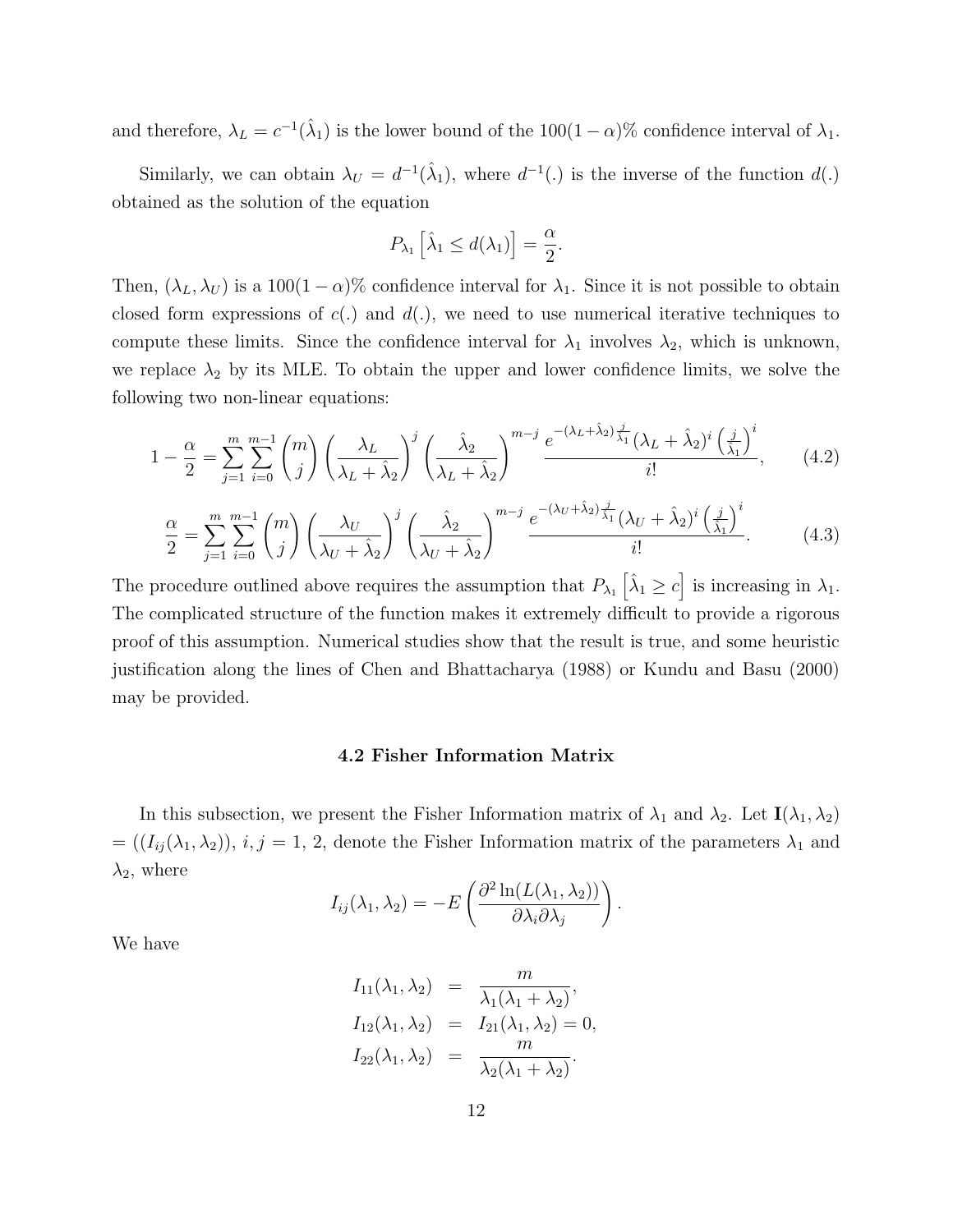The Fisher Information matrix of  $\theta_1$  and  $\theta_2$ , say  $\mathbf{I}(\theta_1, \theta_2)$ , may be obtained from  $\mathbf{I}(\lambda_1, \lambda_2)$ . Let  $\mathbf{I}(\theta_1, \theta_2) = ((I_{ij}(\theta_1, \theta_2))), i, j = 1, 2$ , denote the Fisher Information matrix. Then,

$$
I_{11}(\theta_1, \theta_2) = \frac{m\theta_2}{\theta_1^2(\theta_1 + \theta_2)},
$$
  
\n
$$
I_{12}(\theta_1, \theta_2) = I_{21}(\theta_1, \theta_2) = 0,
$$
  
\n
$$
I_{22}(\theta_1, \theta_2) = \frac{m\theta_1}{\theta_2^2(\theta_1 + \theta_2)}.
$$

Using the asymptotic normality of the MLE and the above information matrix, we obtain the 100(1 –  $\alpha$ )% confidence intervals for  $\lambda_1$ ,  $\lambda_2$ ,  $\theta_1$  and  $\theta_2$  as

$$
\hat{\lambda}_1 \pm z_{\frac{\alpha}{2}} \sqrt{\frac{\hat{\lambda}_1(\hat{\lambda}_1 + \hat{\lambda}_2)}{m}},
$$
  

$$
\hat{\lambda}_2 \pm z_{\frac{\alpha}{2}} \sqrt{\frac{\hat{\lambda}_2(\hat{\lambda}_1 + \hat{\lambda}_2)}{m}},
$$
  

$$
\hat{\theta}_1 \pm z_{\frac{\alpha}{2}} \sqrt{\frac{\hat{\theta}_1^2(\hat{\theta}_1 + \hat{\theta}_2)}{m\hat{\theta}_2}},
$$
  

$$
\hat{\theta}_2 \pm z_{\frac{\alpha}{2}} \sqrt{\frac{\hat{\theta}_2^2(\hat{\theta}_1 + \hat{\theta}_2)}{m\hat{\theta}_1}},
$$

respectively. Here,  $z_{\frac{\alpha}{2}}$  is the upper  $\frac{\alpha}{2}^{th}$  percentile point of a standard normal distribution.

## 4.3 Bootstrap Confidence Intervals

In this subsection, we construct confidence intervals based on the parametric bootstrap. The two methods that are widely used are (1) the percentile bootstrap method proposed by Efron (1982), and (2) the bootstrap-t method proposed by Hall (1988). We illustrate the procedure for the parameter  $\lambda_1$ . Intervals for the other parameters may be constructed in an analogous manner.

To obtain the percentile bootstrap confidence interval for  $\lambda_1$ , we use the following algorithm:

[1] Determine  $\hat{\lambda}_1$  and  $\hat{\lambda}_2$  from the sample  $\{(x_{1:n}, \delta_1, R_1) \dots, (x_{m:n}, \delta_m, R_m)\}\$ using (3.3).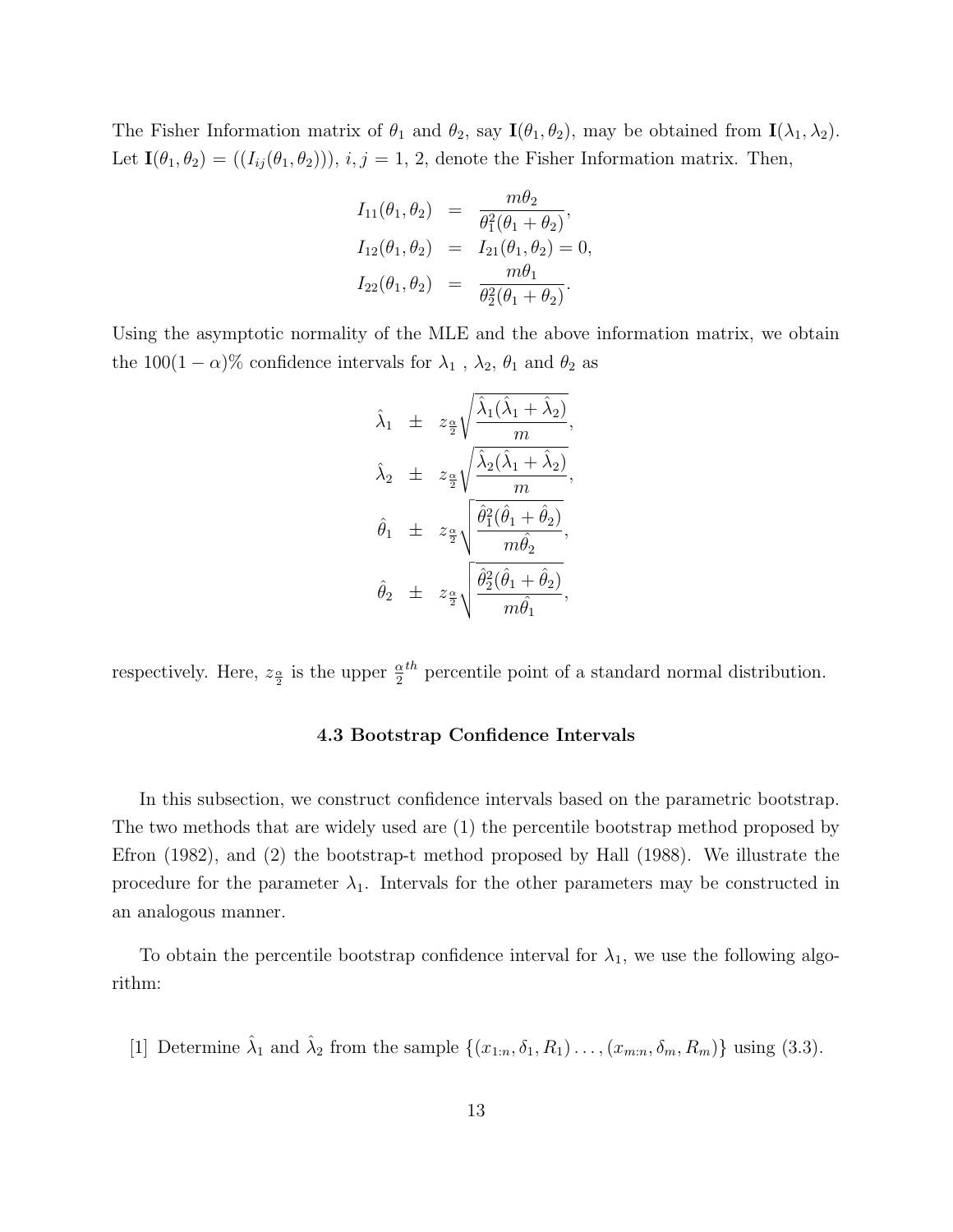- [2] Generate a random variable from the gamma $(m, \hat{\lambda}_1 + \hat{\lambda}_2)$  distribution, and an independent Bin $\left(m,\frac{\hat{\lambda}_1}{\hat{\lambda}_1+\hat{\lambda}_2}\right)$ ) random variable. The ratio of the two random variables provides the bootstrap estimate of  $\lambda_1$ , say  $\hat{\lambda}_1^*$ .
- [3] Repeat Step 2 NBOOT times.
- [4] Let  $\hat{CDF}(x) = P_*(\hat{\lambda}_1^* \leq x)$  be the cumulative distribution function of  $\hat{\lambda}_1^*$ . Define  $\hat{\theta}_{boot}(\mathbf{x}) = \hat{CDF}^{-1}(\mathbf{x})$  for a given x. The approximate  $100(1-\alpha)\%$  confidence interval for  $\lambda_1$  is given by

$$
\left(\hat{\theta}_{boot}(\frac{\alpha}{2}),\hat{\theta}_{boot}(1-\frac{\alpha}{2})\right).
$$

To obtain the bootstrap-t confidence interval for  $\lambda_1$ , we use the following algorithm:

- [1] Determine  $\hat{\lambda}_1$  and  $\hat{\lambda}_2$  from the sample  $\{(x_{1:n}, \delta_1, R_1) \dots, (x_{m:n}, \delta_m, R_m)\}\$ using (3.3).
- [2] Generate a random variable from the gamma $(m, \hat{\lambda}_1 + \hat{\lambda}_2)$  distribution, and an independent Bin $\left(m,\frac{\hat{\lambda}_1}{\hat{\lambda}_1+\hat{\lambda}_2}\right)$ ) random variable. The ratio of the two random variables provides the bootstrap estimate of  $\lambda_1$ , say  $\hat{\lambda}_1^*$ . Compute the variance of  $\hat{\lambda}_1^*$ , say  $V(\hat{\lambda}_1^*)$ , using  $(3.7).$
- [3] Determine the T statistic

$$
T^* = \frac{\sqrt{m}(\hat{\lambda}_1^* - \hat{\lambda}_1)}{V(\hat{\lambda}_1^*)}.
$$

- [4] Repeat Steps 2-3 NBOOT times.
- [5] From the NBOOT  $T^*$  values obtained, determine the upper bound and the lower bound of the  $100(1 - \alpha)$ % confidence bound of  $\lambda_1$  as follows: Let  $\widehat{CDF}(x) = P_*(T^* \leq x)$  be the cumulative distribution function of  $T^*$ . For a given x, define

$$
\hat{\lambda}_{boot_t}(x) = \hat{\lambda}_1 + m^{-\frac{1}{2}} \sqrt{V(\hat{\lambda}_1)} C \hat{D} F^{-1}(x).
$$

The approximate  $100(1 - \alpha)$ % bootstrap-t confidence interval for  $\lambda_1$  is then given by

$$
\left(\hat{\lambda}_{boot_t}(\frac{\alpha}{2}), \hat{\lambda}_{boot_t}(1-\frac{\alpha}{2})\right).
$$

We illustrate the performance of these different methods using a simulation study and a real dataset in Sections 6 and 7, respectively.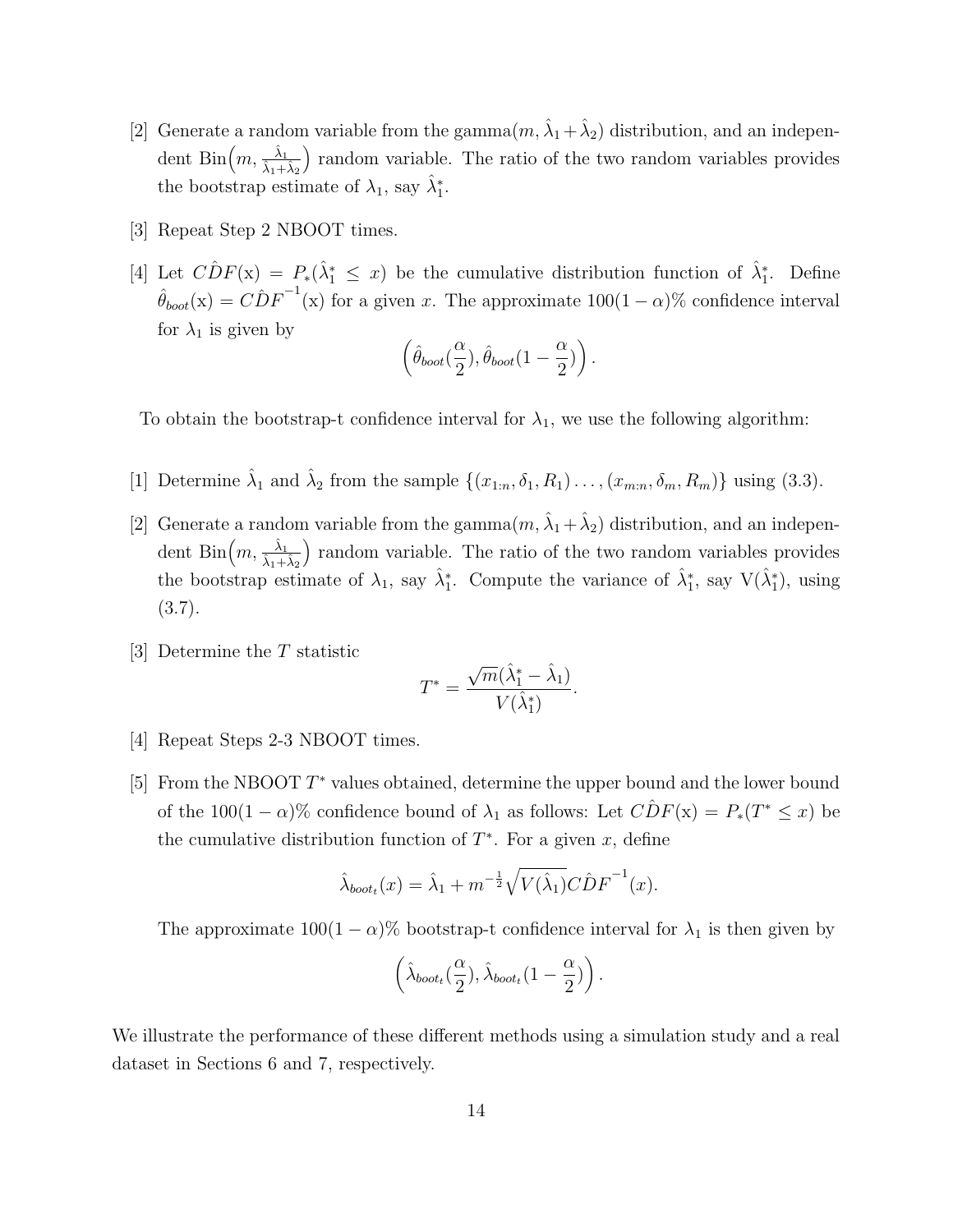#### 5. BAYESIAN ANALYSIS

In this section, we approach the problem from a Bayesian perspective. We first consider procedures for estimating  $(\lambda_1, \lambda_2)$ , followed by procedures for  $(\theta_1, \theta_2)$ . In the context of exponential lifetimes,  $\lambda_1$  and  $\lambda_2$  may be reasonably modelled using gamma priors. We assume  $\lambda_1$ and  $\lambda_2$  are independently distributed with gamma $(a_1, b_1)$  and gamma $(a_2, b_2)$  priors, respectively. The parameters  $a_1, b_1, a_2$  and  $b_2$  are all assumed to be positive. When  $a_1 = b_1 = 0$  $(a_2 = b_2 = 0)$ , we obtain non-informative priors of  $\lambda_1$  ( $\lambda_2$ ). The posterior density of  $\lambda_1$  and  $\lambda_2$  based on the gamma priors is given by

$$
l(\lambda_1, \lambda_2 | \boldsymbol{x}) = k \lambda_1^{a_1 + n_1 - 1} e^{-\lambda_1 \left(b_1 + \sum_{i=1}^m (R_i + 1) x_{i:n}\right)} \times \lambda_2^{a_2 + n_2 - 1} e^{-\lambda_2 \left(b_2 + \sum_{i=1}^m (R_i + 1) x_{i:n}\right)}.
$$
 (5.1)

Here, k is the normalizing constant that ensures  $l(\lambda_1, \lambda_2|\mathbf{x})$  is a proper density function.

From (5.1), it is clear that the posterior density functions of  $\lambda_1$  and  $\lambda_2$ , say  $l(\lambda_1|\boldsymbol{x})$  and  $l(\lambda_2|\mathbf{x})$  respectively, are independent. Further,  $l(\lambda_1|\mathbf{x})$  is the density function of a gamma  $(a_1+n_1, b_1+\sum_{i=1}^m (R_i+1)x_{i:n})$  random variable, and  $l(\lambda_2|\boldsymbol{x})$  is the density function of a gamma  $(a_2 + n_2, b_2 + \sum_{i=1}^{m} (R_i + 1)x_{i:n})$  random variable.

The Bayes estimates of  $\lambda_1$  and  $\lambda_2$  under squared error loss are

$$
\hat{\lambda}_{1Bayes} = \frac{a_1 + n_1}{b_1 + \sum_{i=1}^m (R_i + 1)x_{i:n}} \quad \text{and} \quad \hat{\lambda}_{2Bayes} = \frac{a_2 + n_2}{b_2 + \sum_{i=1}^m (R_i + 1)x_{i:n}},\tag{5.2}
$$

respectively. For the non-informative priors  $(a_1 = b_1 = 0, a_2 = b_2 = 0)$ , the Bayes estimators coincide with the MLE's.

The credible intervals for  $\lambda_1$  and  $\lambda_2$  are obtained easily from the posterior distributions. We observe that a posteriori,  $W_1 = 2\lambda_1 (b_1 + \sum_{i=1}^m (R_i + 1)x_{i:n})$  and  $W_2 = 2\lambda_2 (b_2 + \sum_{i=1}^m (R_i + 1)x_{i:n})$ follow  $\chi^2_{2(a_1+n_1)}$  and  $\chi^2_{2(a_2+n_2)}$  distributions, respectively. Consequently, the  $100(1-\alpha)\%$  credible interval for  $\lambda_1$  is

$$
\left[\frac{\chi_{2(a_1+n_1),\frac{\alpha}{2}}^2}{2(b_1+\sum_{i=1}^m(R_i+1)x_{i:n})}, \frac{\chi_{2(a_1+n_1),1-\frac{\alpha}{2}}^2}{2(b_1+\sum_{i=1}^m(R_i+1)x_{i:n})}\right]
$$
(5.3)

for  $a_1 + n_1 > 0$ . Similarly, when  $a_2 + n_2 > 0$ , the credible interval for  $\lambda_2$  is

$$
\left[\frac{\chi_{2(a_{2}+n_{2}),\frac{\alpha}{2}}^{2}}{2\left(b_{2}+\sum_{i=1}^{m}(R_{i}+1)x_{i:n}\right)}, \frac{\chi_{2(a_{2}+n_{2}),1-\frac{\alpha}{2}}^{2}}{2\left(b_{2}+\sum_{i=1}^{m}(R_{i}+1)x_{i:n}\right)}\right].
$$
\n(5.4)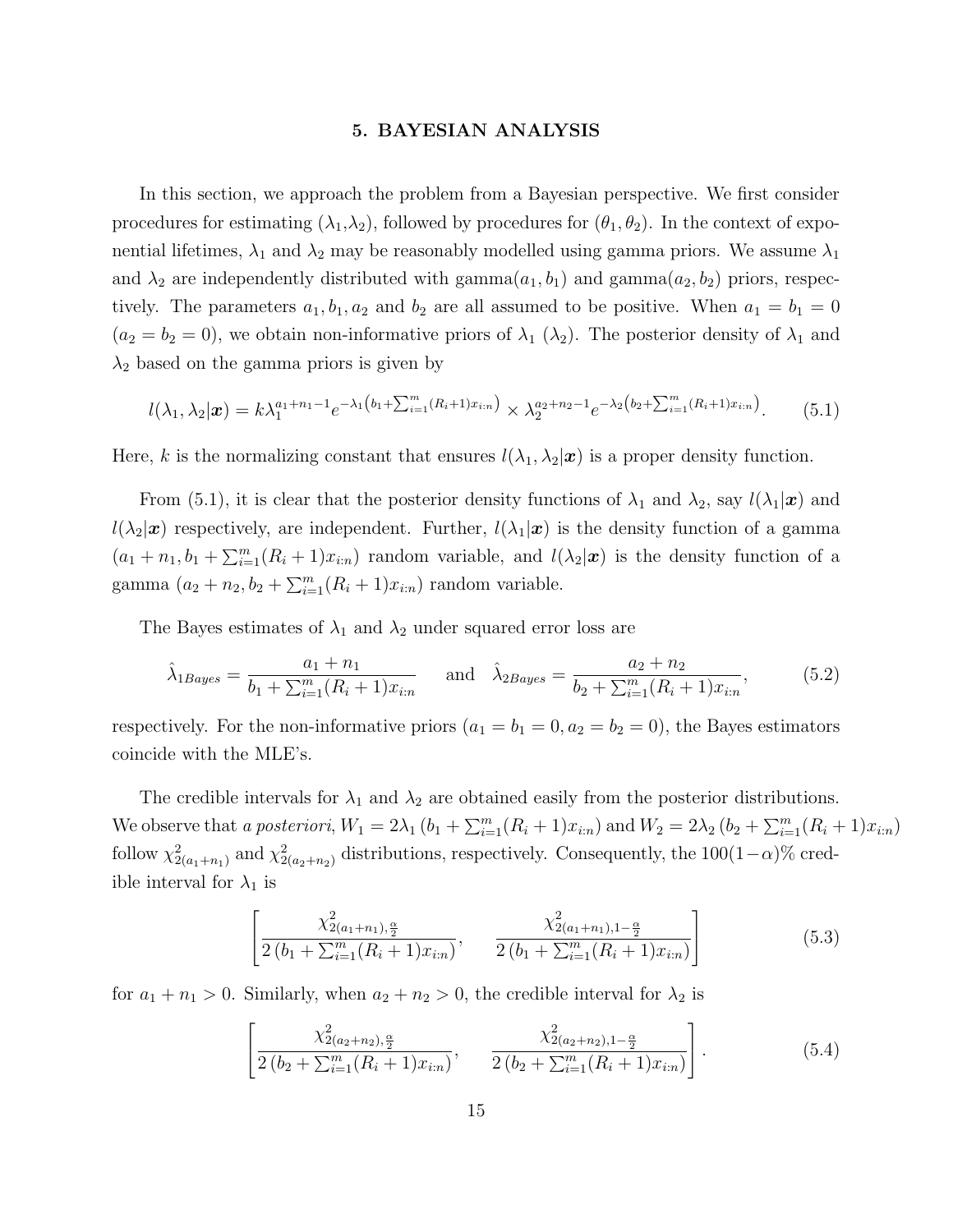Here  $\chi^2_{k,\alpha}$  is the lower  $\alpha^{th}$  percentile point of the central  $\chi^2$  distribution with k degrees of freedom.

Next, we consider the Bayes estimators for  $\theta_1$  and  $\theta_2$ . Using the assumption of gamma priors, and squared error loss, the Bayes estimators of  $\theta_1$  and  $\theta_2$  are

$$
\hat{\theta}_{1Bayes} = \frac{b_1 + \sum_{i=1}^{m} (R_i + 1)x_{i:n}}{a_1 + n_1 - 1} \quad \text{and} \quad \hat{\theta}_{2Bayes} = \frac{b_2 + \sum_{i=1}^{m} (R_i + 1)x_{i:n}}{a_2 + n_2 - 1},\tag{5.5}
$$

respectively. An argument similar to the one outlined above may be used to obtain the  $100(1 - \alpha)\%$  credible intervals for  $\theta_1$  and  $\theta_2$  as

$$
\left[\frac{2\left(b_1 + \sum_{i=1}^m (R_i + 1)x_{i:n}\right)}{\chi_{2(a_1+n_1),1-\frac{\alpha}{2}}^2}, \frac{2\left(b_1 + \sum_{i=1}^m (R_i + 1)x_{i:n}\right)}{\chi_{2(a_1+n_1),\frac{\alpha}{2}}^2}\right]
$$
(5.6)

and

$$
\left[\frac{2\left(b_2 + \sum_{i=1}^m (R_i + 1)x_{i:n}\right)}{\chi_{2(a_2+n_2),1-\frac{\alpha}{2}}^2}, \frac{2\left(b_2 + \sum_{i=1}^m (R_i + 1)x_{i:n}\right)}{\chi_{2(a_2+n_2),\frac{\alpha}{2}}^2}\right],\tag{5.7}
$$

respectively.

In the next section, we illustrate the methods outlined here using an example.

## 6. SIMULATION STUDY

To compare the coverage probabilities and the lengths of the different confidence and credible intervals, we conducted a small simulation study. It is evident that the performance of the different methods will not depend on the censoring scheme. This has also been observed by Balakrishnan and Aggarwala (2000). The results for different n and m are presented in Tables 1-4. The results are based on an average over 1000 replications.

From the tables, we observe that all the procedures provide satisfactory coverage (levels close to the nominal value of 95 %). As m increases, the length of the intervals decrease. Surprisingly, the intervals based on the asymptotic distribution perform well even for small sample sizes. All the procedures give similar results: however, the credible intervals based on a non-informative prior have the shortest length. Based on this study, any one of the procedures outlined in Sections 4 and 5 may be used in practice.

#### 7. NUMERICAL EXAMPLE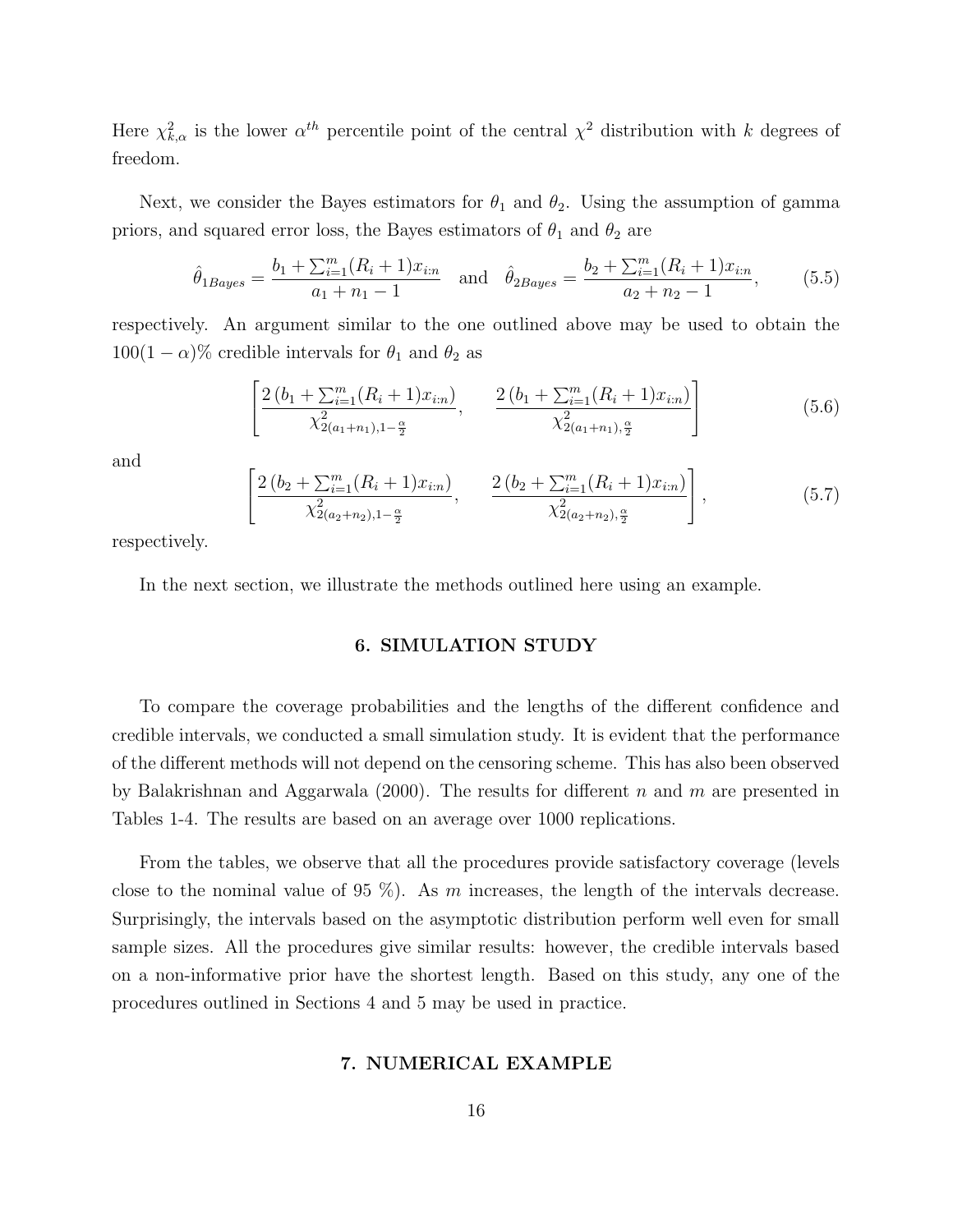In this section, we consider a dataset originally analyzed by Hoel (1972). The data arose from a laboratory experiment in which male mice received a radiation dose of 300 roentgens at 5 to 6 weeks of age. The cause of death for each mouse was determined by autopsy to be thymic lymphoma, reticulum cell sarcoma, or other causes. For the purpose of analysis, we consider reticulum cell sarcoma as cause 1 and combine the other 2 causes of death as cause 2. There were  $n = 77$  observations in the data. We generated a progressively Type-II censored sample from the original measurements with  $m = 25$  and censoring scheme  $R_1 = R_2 = \ldots = R_{24} = 2, R_{25} = 4.$  There were  $n_1 = 7$  deaths due to cause 1 and  $n_2 = 18$  deaths due to cause 2. Progressive censoring in these kinds of experiments may be invaluable in obtaining information on growths of tumors in the mice. At the time of death of a particular mouse, other mice may be randomly selected and removed from the study. Autopsies on these mice may lead to information on the progression of the cancer over time.

The progressively Type-II censored sample thus obtained is  $(40, 2)$ ,  $(42, 2)$ ,  $(62, 2)$ ,  $(163, 2)$ 2), (179, 2), (206, 2), (222, 2), (228, 2), (252, 2), (259, 2), (318, 1), (385, 2), (407, 2), (420, 2), (462, 2), (517, 2), (517, 2), (524, 2), (525, 1), (558, 1),(536, 1), (605, 1), (612, 1), (620, 2), (621, 1).

From the above data, we obtain the following:

$$
\sum_{i=1}^{25} (R_i + 1)x_{i:n} = 28611.00
$$

which yields

$$
\begin{aligned}\n\hat{\lambda}_1 &= \frac{7}{28611} = 0.000245, & \hat{\lambda}_2 &= \frac{18}{28611} = 0.000629, \\
\tilde{\lambda}_1 &= 0.000235, & \tilde{\lambda}_2 &= 0.000604, \\
Var(\hat{\lambda}_1) &= 9.8112 \times 10^{-9}, & Var(\hat{\lambda}_2) &= 2.5644 \times 10^{-8}, \\
Cov(\hat{\lambda}_1, \hat{\lambda}_2) &= -2.908 \times 10^{-10}, \\
Var(\tilde{\lambda}_1) &= 9.0426 \times 10^{-9}, & Var(\tilde{\lambda}_2) &= 2.3634 \times 10^{-8}, \\
Cov(\tilde{\lambda}_1, \tilde{\lambda}_2) &= -2.469 \times 10^{-10}.\n\end{aligned}
$$

The relative risk due to cause 1 is

$$
\hat{\pi} = \frac{7}{25} = 0.28.
$$

The MLE's of the mean lifetimes due to cause 1 and cause 2 are given by

$$
\hat{\theta}_1 = 4087.29,
$$
  $\hat{\theta}_2 = 1589.5.$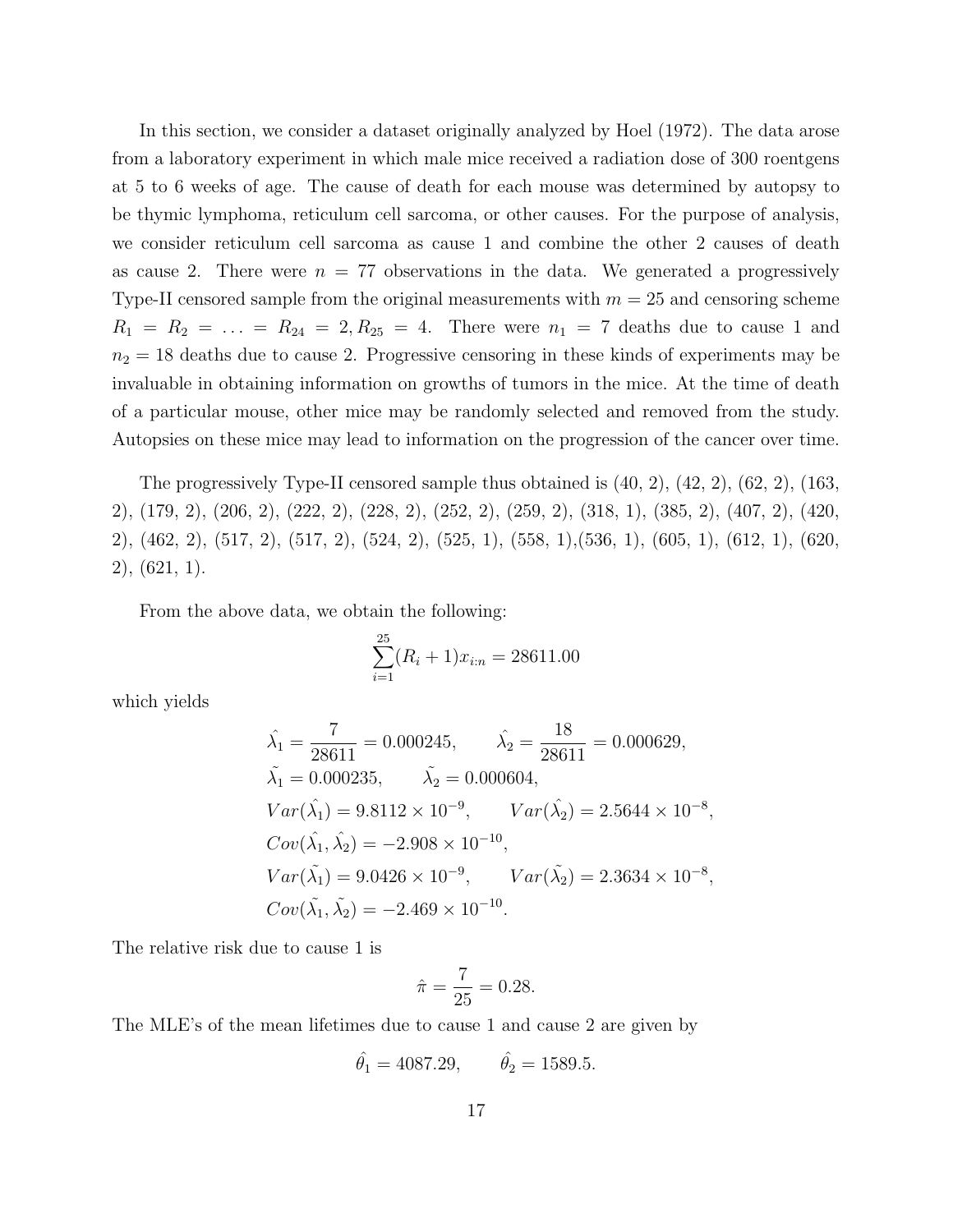It is quite clear that cause 2 is more severe, with lifetimes almost one-third of that of cause 1.

To assess the performance of these estimators, we construct 95 % confidence and credible intervals using all the different methods outlined in Sections 4 and 5. The results are presented in Tables 5 and 6. The intervals are very similar for  $\lambda_1$  and  $\lambda_2$ , in terms of the length. However, the credible intervals for  $\theta_1$  and  $\theta_2$  based on the non-informative prior are much wider.

## 8. SOME GENERALIZATIONS AND EXTENSIONS

#### 8.1 Unknown Causes of Failure

In all the procedures outlined above, the cause of failure for all individuals in the study were assumed to be known. The problem of unknown causes of failure was originally considered by Dinse (1982) and Miyakawa (1982), and more recently by Kundu and Basu (2000). Assume we have data of type (2.2), and k causes of failure are unknown. Let  $I_1 = \{\delta_i; \delta_i = 1\}$ ,  $I_2 = \{\delta_i; \delta_i = 2\}, I_3 = \{\delta_i; \delta_i = 3\}, |I_1| = n_1, |I_2| = n_2 \text{ and } |I_3| = k = m - m^* \text{ (say)}.$  Let us also assume that  $m^* = n_1 + n_2$  is fixed. The likelihood function of the observed data (2.2) is

$$
L(\lambda_1, \lambda_2) = C \times \lambda_1^{n_1} \lambda_2^{n_2} (\lambda_1 + \lambda_2)^{m - m^*} \times e^{-(\lambda_1 + \lambda_2) \sum_{i=1}^m (R_i + 1) x_{i:n}}, \tag{7.1}
$$

where  $C = n(n - R_1 - 1) \dots (n - R_1 - \dots - R_{m-1} - m + 1)$  is the normalizing constant. Taking the logarithm of (7.1), and equating the partial derivatives to zeros, we obtain the MLE's of  $\lambda_1$  and  $\lambda_2$  as

$$
\hat{\lambda}_1 = \left[\frac{m}{m^*}\right] \frac{n_1}{\sum_{i=1}^m (R_i + 1)x_{i:n}} \quad \text{and} \quad \hat{\lambda}_2 = \left[\frac{m}{m^*}\right] \frac{n_2}{\sum_{i=1}^m (R_i + 1)x_{i:n}}.
$$
 (7.2)

Here  $n_1$  is a Bin $\left(m^*, \frac{\lambda_1}{\lambda_1 + \lambda_2}\right)$  $\lambda_1+\lambda_2$ ) random variable and  $n_2$  is  $\text{Bin}(m^*, \frac{\lambda_2}{\lambda_1 +})$  $\lambda_1+\lambda_2$ ) random variable. Further,  $\sum_{i=1}^{m} (R_i + 1)x_{i:n}$  is a gamma $(m, \lambda_1 + \lambda_2)$  random variable which is independent of  $n_1$  and  $n_2$ .

All the procedures discussed in Sections 3 and 4 can be easily modified to the present situation. The Bayesian analysis can also be carried out along the lines of Section 5.

#### 8.2 Models for the Lifetime Distribution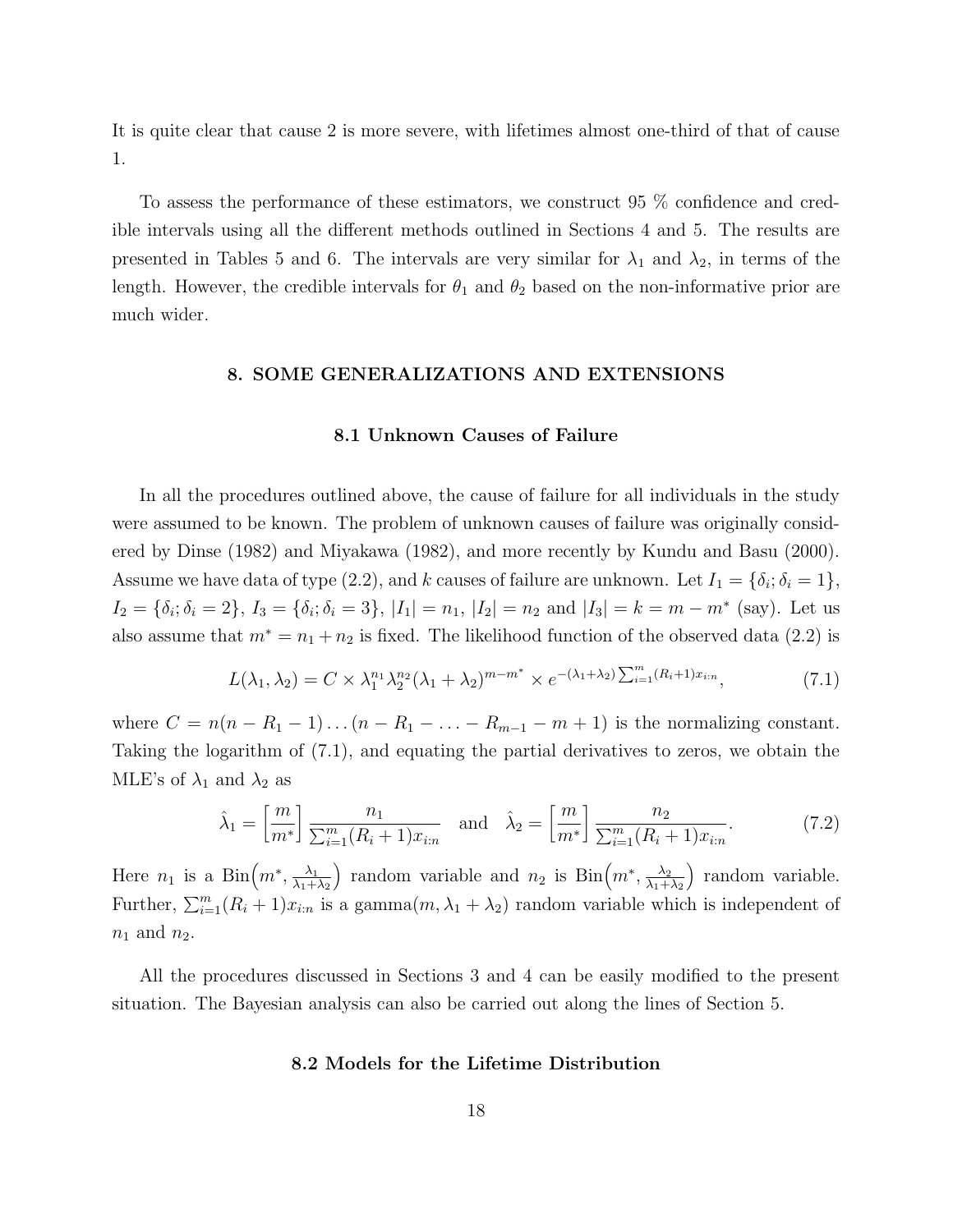The first step in generalizing the assumption of exponential lifetimes is to consider the Weibull model. All the methods outlined in Sections 3-5 can be easily adapted to Weibull lifetimes. If we consider a common shape parameter, it is easy to derive explicit expressions for the two scale parameters. Unfortunately, when estimating the shape parameter, there is no closed form solution, and numerical iterative techniques will have to be employed. The expressions for the information matrix and the Bayesian estimators will also require iterative methods. Since there is not much insight to be gained by providing the forms of the estimators, we will not present here these expressions for brevity.

We have also considered the case of dependent causes of failure. As we mentioned in the Introduction, identifiability is a major concern. If there is anecdotal or physiological evidence that the causes of failure are dependent, we could use (among others) the bivariate exponential model suggested by Marshall and Olkin (see Kotz, Balakrishnan, and Johnson  $(2000)$ ).

## 9. CONCLUSIONS

In this chapter, we have considered the competing risks model when the observed data is progressively Type-II censored. We have assumed that the lifetimes under the different causes have independent exponential distributions. We have obtained the MLE's and UMVUE's of the hazard rates and the mean lifetimes, and also derived their exact distributions. Several different procedures for constructing confidence intervals have been suggested. In addition, we have derived the Bayes estimators under suitable informative and non-informative priors. A numerical example has been provided to illustrate the methods outlined in this chapter. We have also suggested some extensions and generalizations of these models.

## References

Balakrishnan, N. and Aggarwala, R. (2000), Progressive Censoring: Theory, Methods and Applications, Birkhäuser, Boston.

Boag, J. W. (1949), "Maximum likelihood estimates of the proportion of patients cured by cancer therapy", Journal of the Royal Statistical Society, Series B, vol. 11, 15-44.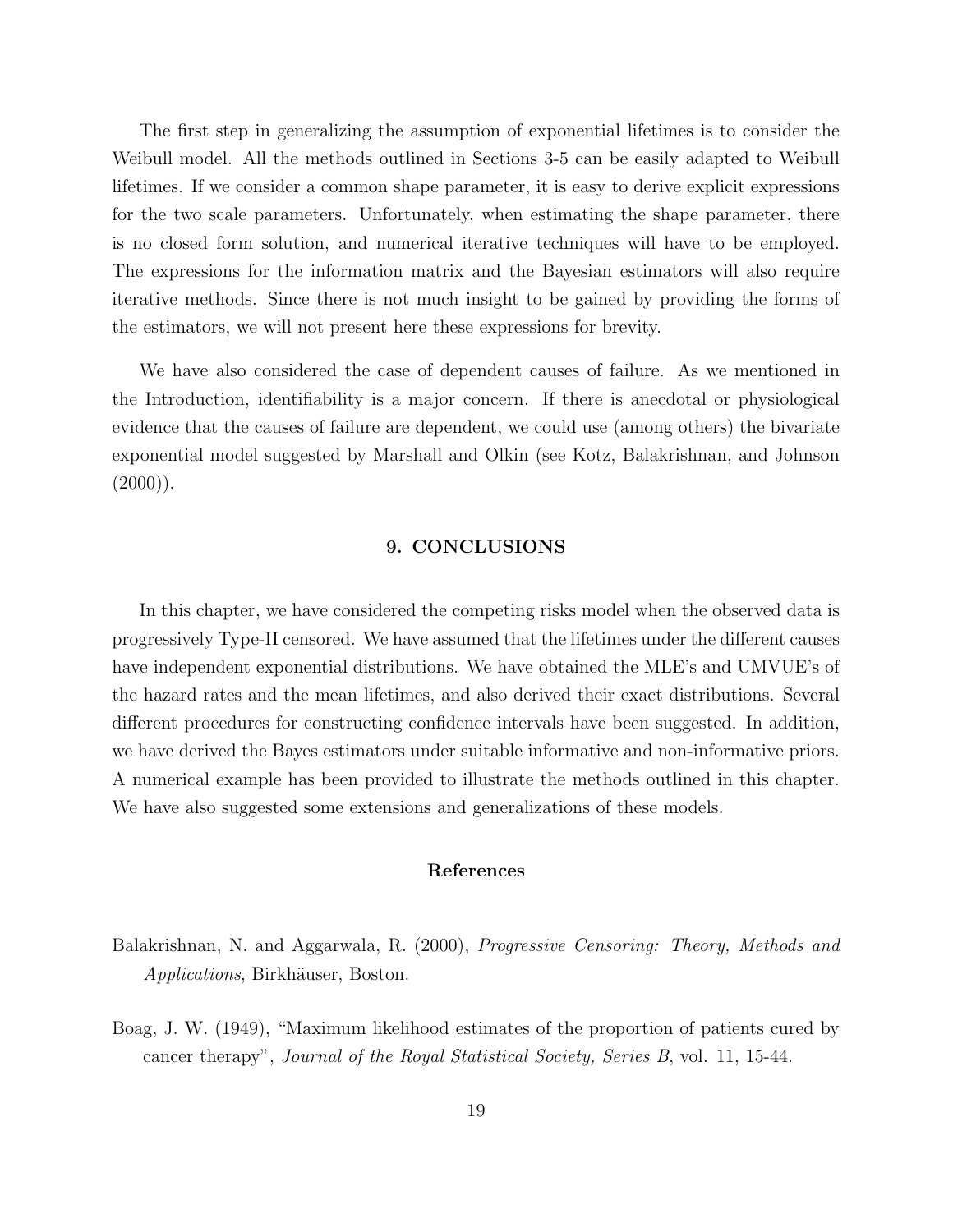- Chen, S.M. and Bhattacharya, G.K. (1988), "Exact confidence bound for an exponential parameter hybrid censoring", Communications in Statistics - Theory and Methods, vol. 16, 1858-1870.
- Childs, A., Chandrasekar, B., Balakrishnan, N, and Kundu, D. (2003), "Exact likelihood inference based on Type-I and Type-II hybrid censored samples from the exponential distribution", Annals of the Institute of Statistical Mathematics (to appear).
- Cohen, A. C. (1963), "Progressively censored samples in life testing", Technometrics, vol. 5, 327-329.
- Cohen, A. C. (1966), "Life testing and early failure", Technometrics, vol. 8, 539-549.
- Crowder, M. J. (2001), Classical Competing Risks, Chapman & Hall, Boca Raton, Florida.
- David, H.A. and Moeschberger, M.L. (1978), *The Theory of Competing Risks*, Griffin, London.
- Dinse, G.E. (1982), "Non-parametric estimation of partially incomplete time and type of failure data", Biometrics, vol. 38, 417-431.
- Edwin, G.L. and Savage, R.I. (1954), "Tables of expected value of 1/X for positive Bernoulli and Poisson variables", Journal of the American Statistical Association, vol. 49, 169-177.
- Efron, B. (1982), The Jackknife, the Bootstrap and Other Resampling Plans, CBMS-NSF Regional Conference series in Applied Mathematics, vol. 38, SIAM Philadelphia, USA.
- Gupta, R.D. and Kundu, D. (1998), "Hybrid censoring schemes with exponential failure distribution", Communications in Statistics - Theory and Methods, vol. 27, 3065-3083.
- Hall, P. (1988), "Theoretical comparison of bootstrap confidence intervals", Annals of Statistics, vol. 16, 927-953.
- Hoel, D. G. (1972), "A representation of mortality data by competing risks", Biometrics,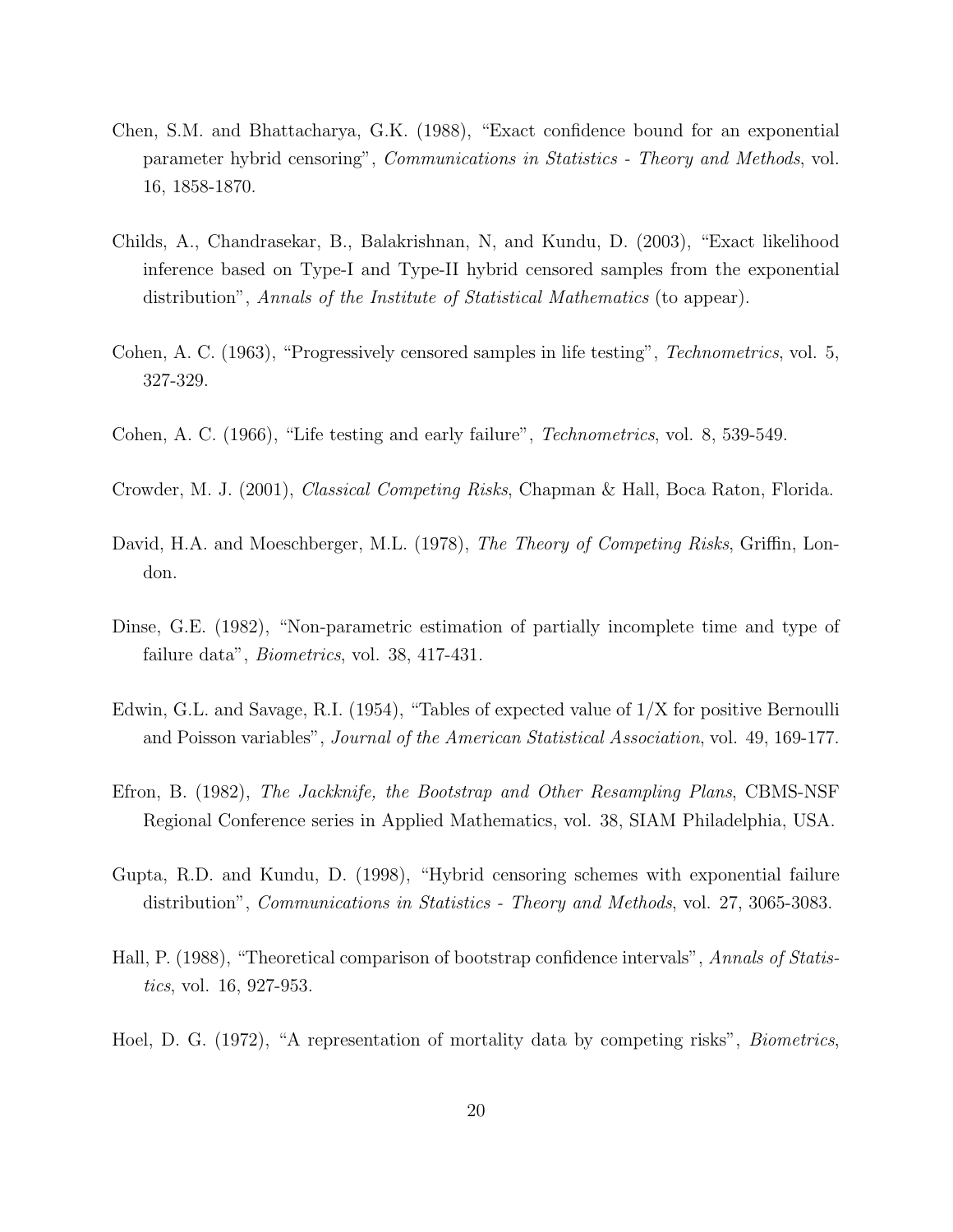vol. 28, 475-488.

- Kalbfleisch, J. D. and Prentice, R. L. (1980), The Statistical Analysis of Failure Time Data, John Wiley & Sons, New York.
- Kotz, S., Balakrishnan, N. and Johnson, N. L. (2000), Continuous Multivariate Distributions, Volume 1: Models and Applications, Second edition, John Wiley & Sons, New York.
- Kundu, D. and Basu, S. (2000), "Analysis of incomplete data in presence of competing risks", Journal of Statistical Planning and Inference, vol. 87, 221-239.
- Miyakawa, M. (1982), "Statistical analysis of incomplete data in competing risks model", Journal of Japanese Society Quality Control, vol. 12, 49-52.
- Miyakawa, M. (1984), "Analysis of incomplete data in competing risks model", IEEE Transactions on Reliability, vol. 33, 293-296.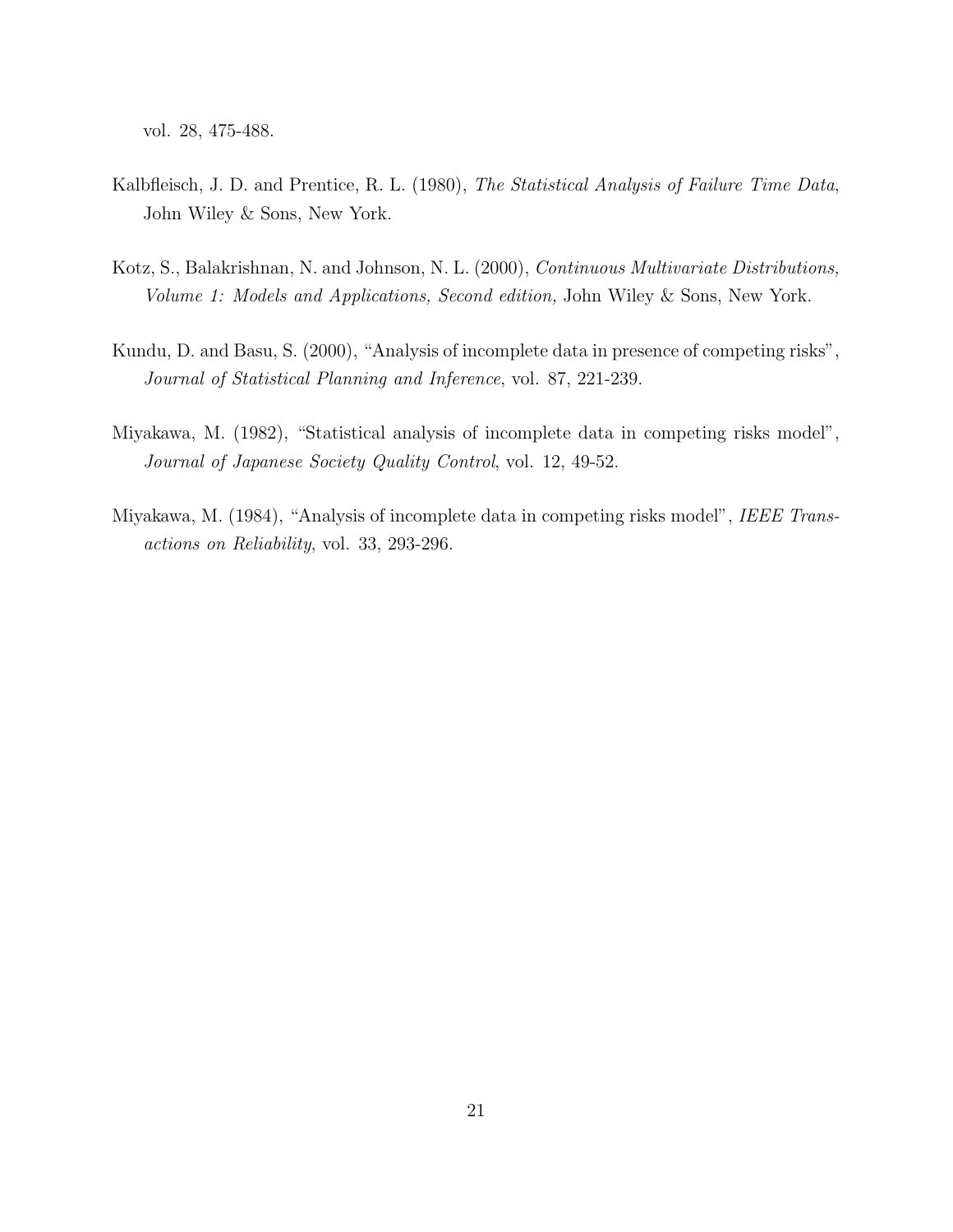| Methods      | Parameters  | Average Length | Coverage Percentage |
|--------------|-------------|----------------|---------------------|
| <b>Bayes</b> | $\lambda_1$ | 1.76078        | 0.958               |
|              | $\lambda_2$ | 1.56975        | 0.936               |
| Asymptotic   | $\lambda_1$ | 1.78011        | 0.937               |
|              | $\lambda_2$ | 1.57125        | 0.922               |
| Exact        | $\lambda_1$ | 1.52690        | 0.952               |
|              | $\lambda_2$ | 1.37600        | 0.947               |
| Boot-P       | $\lambda_1$ | 2.12155        | 0.933               |
|              | $\lambda_2$ | 1.83684        | 0.930               |
| Boot-t       | $\lambda_1$ | 2.04192        | 0.939               |
|              | $\lambda_2$ | 1.82465        | 0.915               |

Table 1: n = 20, m = 10,  $\lambda_1$  = 1.0,  $\lambda_2$  = 0.8

Table 2:  $n = 50$ ,  $m = 20$ ,  $\lambda_1 = 1.0$ ,  $\lambda_2 = 0.8$ 

| Methods      | Parameters  | Average Length | Coverage Percentage |
|--------------|-------------|----------------|---------------------|
| <b>Bayes</b> | $\lambda_1$ | 1.22373        | 0.955               |
|              | $\lambda_2$ | 1.08401        | 0.936               |
| Asymptotic   | $\lambda_1$ | 1.23344        | 0.940               |
|              | $\lambda_2$ | 1.09470        | 0.926               |
| Exact        | $\lambda_1$ | 1.30335        | 0.966               |
|              | $\lambda_2$ | 1.16623        | 0.958               |
| Boot-P       | $\lambda_1$ | 1.33695        | 0.949               |
|              | $\lambda_2$ | 1.18564        | 0.934               |
| Boot-t       | $\lambda_1$ | 1.31618        | 0.922               |
|              | $\lambda_2$ | 1.22481        | 0.926               |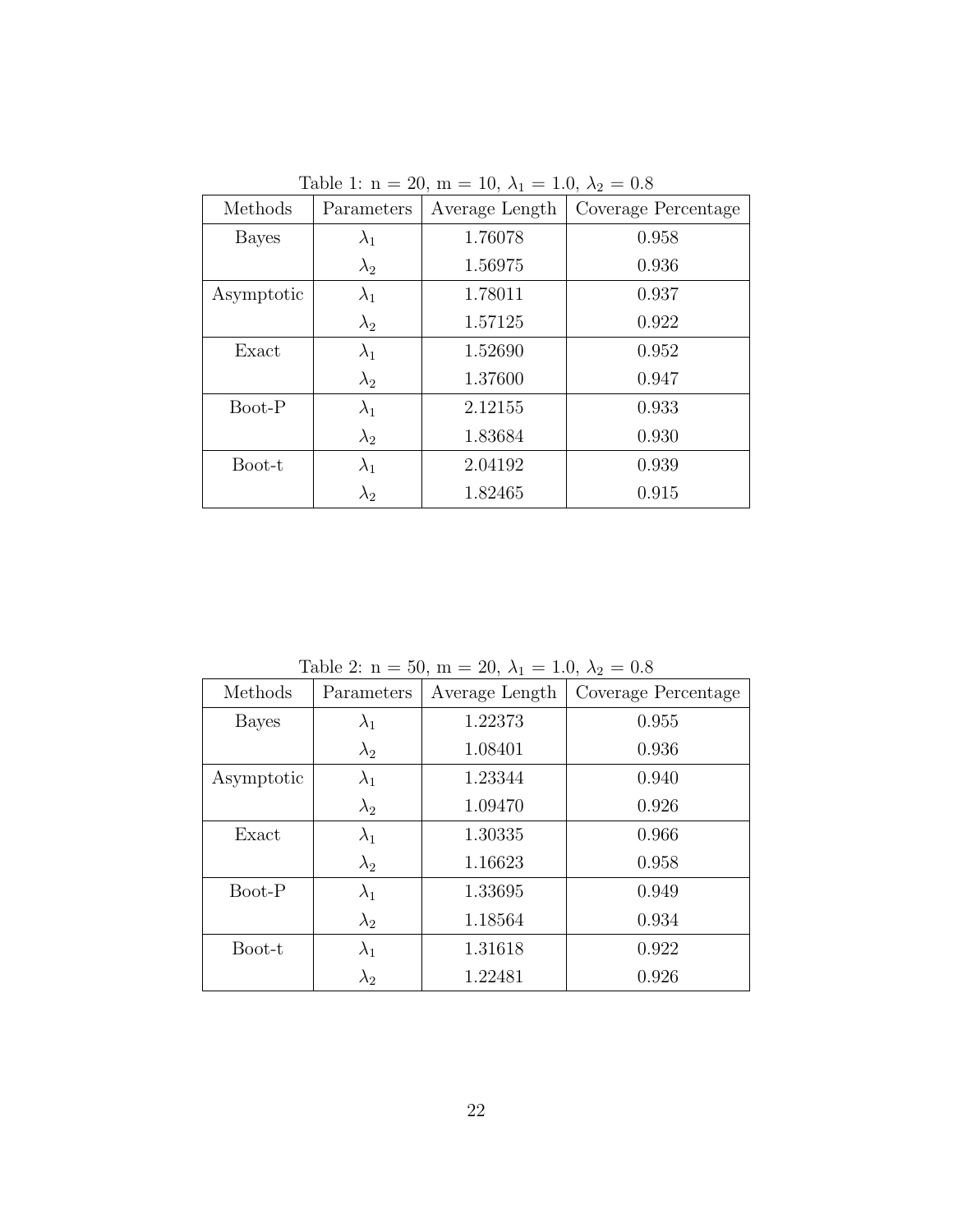| Methods      | Parameters  | Average Length | Coverage Percentage |
|--------------|-------------|----------------|---------------------|
| <b>Bayes</b> | $\lambda_1$ | 1.08492        | 0.946               |
|              | $\lambda_2$ | 0.96296        | 0.932               |
| Asymptotic   | $\lambda_1$ | 1.09183        | 0.949               |
|              | $\lambda_2$ | 0.97073        | 0.920               |
| Exact        | $\lambda_1$ | 1.17490        | 0.951               |
|              | $\lambda_2$ | 1.05530        | 0.956               |
| Boot-P       | $\lambda_1$ | 1.15351        | 0.931               |
|              | $\lambda_2$ | 1.02053        | 0.936               |
| Boot-t       | $\lambda_1$ | 1.14355        | 0.921               |
|              | $\lambda_2$ | 1.04977        | 0.929               |

Table 3: n = 75, m = 25,  $\lambda_1$  = 1.0,  $\lambda_2$  = 0.8

Table 4: n = 75, m = 35,  $\lambda_1$  = 1.0,  $\lambda_2$  = 0.8

| Methods      | Parameters  | Average Length | Coverage Percentage |
|--------------|-------------|----------------|---------------------|
| <b>Bayes</b> | $\lambda_1$ | 0.90954        | 0.937               |
|              | $\lambda_2$ | 0.80899        | 0.945               |
| Asymptotic   | $\lambda_1$ | 0.91367        | 0.940               |
|              | $\lambda_2$ | 0.81363        | 0.946               |
| Exact        | $\lambda_1$ | 1.00572        | 0.955               |
|              | $\lambda_2$ | 0.93749        | 0.956               |
| Boot-P       | $\lambda_1$ | 0.93049        | 0.945               |
|              | $\lambda_2$ | 0.84728        | 0.950               |
| Boot-t       | $\lambda_1$ | 0.93652        | 0.928               |
|              | $\lambda_2$ | 0.86743        | 0.939               |